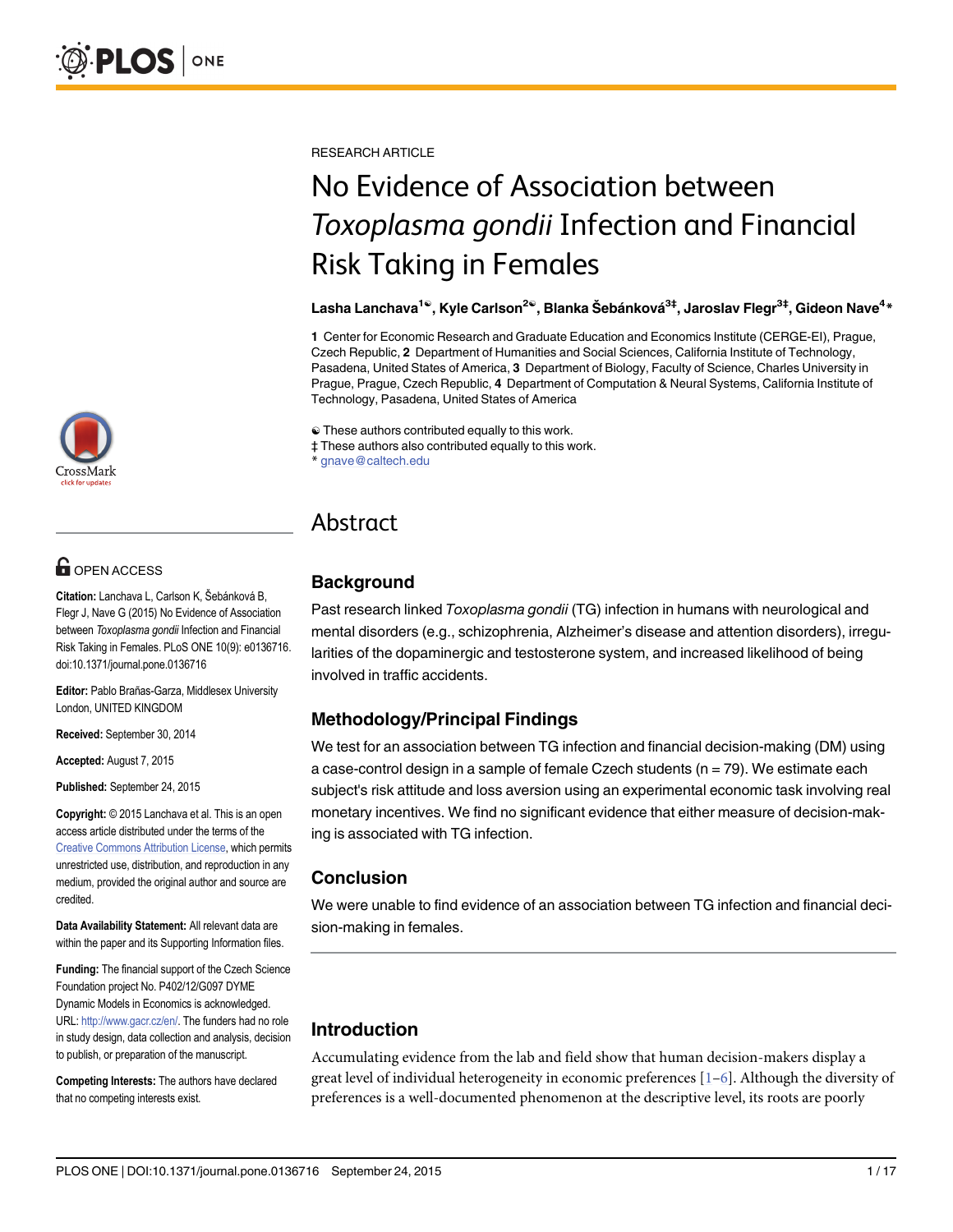<span id="page-1-0"></span>understood. Accordingly, researchers seek to understand the origin of the observed variability and whether cultural, educational or biological factors underlie the heterogeneity of economic preferences  $[5-11]$  $[5-11]$  $[5-11]$  $[5-11]$ . In recent years, scholars have suggested that interplay of genetics and cultural influences is responsible for shaping personality traits and other economic preferences [\[12](#page-13-0)–[15\]](#page-13-0). Furthermore, biological factors such as circulating levels of the steroid hormones cortisol  $[16]$  $[16]$  and testosterone  $[17-19]$  $[17-19]$  $[17-19]$ , and individual differences in the functionality of neurotransmitter systems, e.g. dopamine and serotonin [[20](#page-13-0)–[22\]](#page-13-0) have been found to modulate decision-making (DM) under uncertainty.

A biological factor that might partially explain the heterogeneity of economic preferences and has so far been overlooked by researchers is the composition of parasitic microorganisms residing within the human body [[23](#page-13-0)]. Evidence shows that parasites can cause significant behavioral changes in various species, from insects to mammals  $[24-31]$  $[24-31]$  $[24-31]$  $[24-31]$ , where a well-known ethological theory, the 'behavioral manipulation hypothesis' postulates that parasites specifically manipulate host behaviors so as to increase the fitness of the parasite [[29,](#page-13-0)[32](#page-14-0)]. For example, the parasite Toxoplasma gondii (TG), which is the subject of this study, must be transmitted from an intermediate host to the definite host, a feline predator, in order to sexually reproduce. Therefore, TG would increase its fitness by manipulating the intermediate hosts' behavior so as to increase contact with felids.

We focus on TG for several reasons. First, TG has been shown to manipulate the behavior of some of its mammalian hosts such that the probability that a feline predator will capture them increases; for example, TG influences rodents' vigilance and their ability to recognize novel stimuli, causes prolonged reaction times and even turns rodents' innate fear of the cat odor into an attraction [[33](#page-14-0)–[36\]](#page-14-0). While it is true that modern humans are rarely eaten by cats and therefore it is unlikely that TG-related changes in human behavior have an impact on predation risk, it is plausible that TG targets human brain tissues as a byproduct of its evolution in rodents. Humans' immune responses to the latent infection may also induce behavioral changes. Furthermore, since in early stages of evolution apes constituted a significant share of the prey of feline predators, TG's act on human behavior could also be an evolutionary remnant [[37](#page-14-0)]. Finally, an estimated 30% of humans worldwide have been infected by TG, but this rate varies substantially between countries, making the parasite a candidate for generating behavioral variation between populations.

Although latent TG infection has been considered harmless for many years following its discovery (While latent infection was generally considered to be harmless, it is well-recognized that the acute TG infection can be harmful, especially for immunocompromised or fetuses [\[38](#page-14-0)]), studies over the past few decades have associated it with various psychiatric and neurological problems, including schizophrenia, Alzheimer's disease, and attention disorders [\[37,39](#page-14-0)–[41\]](#page-14-0). Many of the behavioral effects of TG in rodents have been extended to humans. Thus, TG infected humans show prolonged response times in cognitive tasks and TG infection is suspected to underlie individual differences in various personality traits [[26](#page-13-0)[,42](#page-14-0)]. Furthermore, several independent studies associate TG infection with increased rates of traffic accidents, which might be mediated by impaired decision-making capabilities or changes in sensitivity to risk and losses [\[43](#page-14-0)–[45](#page-14-0)].

TG infection can cause functional changes in the dopaminergic system [\[37,46](#page-14-0)–[48](#page-14-0)], which plays a key role in DM and is particularly involved in shaping one's attitudes towards risk and loss [\[20,22](#page-13-0)[,49,50\]](#page-14-0). Moreover, the genome of TG contains two genes for the enzyme tyrosine hydroxylase, which is essential for dopamine synthesis [\[51](#page-14-0)]. Finally, TG is also associated with gender-specific individual differences in the circulating levels of the hormones testosterone and cortisol [[52,](#page-14-0)[53\]](#page-15-0), which are correlated with individual differences in risk taking in economic DM [\[17](#page-13-0)[,54\]](#page-15-0). Although causality has not been established in humans (due to methodological and ethical limitations) experiments on rodents shows that TG causes changes in testosterone and not vice-versa [\[55\]](#page-15-0).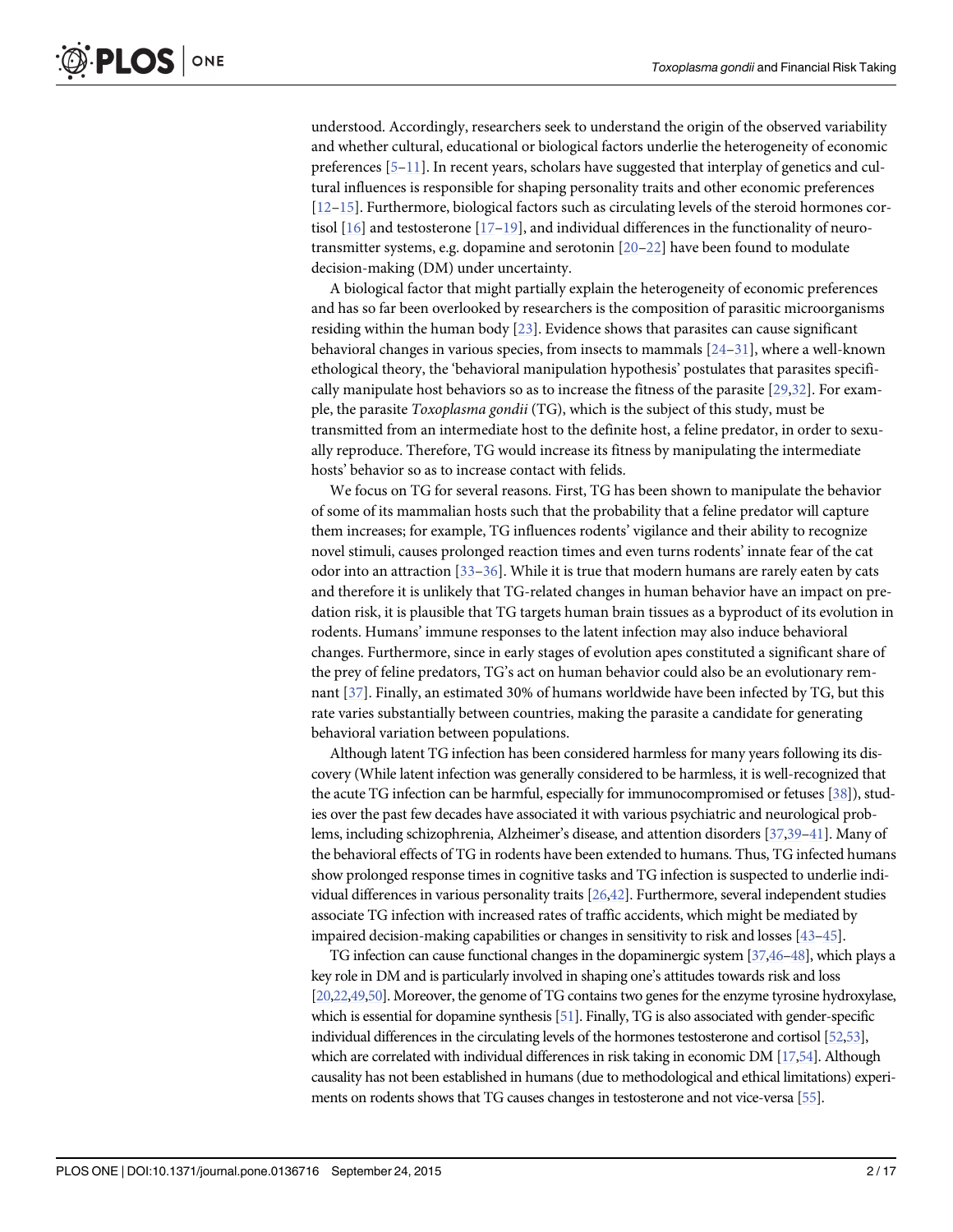<span id="page-2-0"></span>Given the growing evidence of behavioral and physiological effects of TG infection in humans, we hypothesized that TG-infection would have an influence on economic DM. The current case-controlled study used a well-established experimental task [\[56,57\]](#page-15-0) to investigate individual differences in two components of financial DM, namely risk and loss aversion. Risk aversion is the tendency to prefer a guaranteed payoff to a gamble with equivalent expected value [\[58,59\]](#page-15-0). By and large, people are willing to pay a premium in order to reduce the variance of their choice outcomes, even when the riskier option has a greater expected value. Loss aversion is human's tendency to overweight losses relative to gains [\[60,61\]](#page-15-0), a phenomenon that has been repeatedly documented in lab experiments using both money and goods [[62](#page-15-0)–[64\]](#page-15-0) and in field data  $[65-68]$  $[65-68]$  $[65-68]$ . A large body of literature reports that biological factors such as gender, genetic variability and physiological state (such as hormone levels) underlie individual differences in people's attitudes toward risk and loss [[17](#page-13-0)[,54,56,69](#page-15-0)–[71](#page-15-0)]. Furthermore, loss aversion and risk aversion exist across species [\[72,73\]](#page-15-0), making them candidate descriptive measures for decision parameters that might be affected by biological factors.

# Materials and Methods

#### **Subjects**

Seventy-nine female subjects (mean age, 23.89; S.D. 3.65) participated in the experiment. Participants were recruited from the pool of current and former biology students of the Faculty of Science, Charles University, Prague. All subjects were previously tested for toxoplasmosis and rhesus (RhD) status (see detailed methods below). All participants provided a written informed consent. Subjects' recruitment and data handling were performed in compliance with the Czech legislation in force and were approved by the Institutional Review Boards of the Faculty of Science, Charles University and the Department of Humanities and Social Science, Caltech. The student volunteers often take part in many studies, most of which are not related to TG infection. Crucially, TG was not mentioned in the study recruitment invitation, and the experiments were run at the University of Economics—not the usual location for TG-related experiments. Therefore, it is unlikely that subjects suspected that the experiment was related to TG research. Moreover, no data or hypotheses concerning possible effects of TG on the risk-taking behavior had been published before the study started.

# Experimental Procedures

The experimental sessions took place in November and December 2013 in the Laboratory of Experimental Economics (LEE) in Prague. Upon arrival, participants were randomly assigned to isolated computer stations where they could not interact with each other. Subjects received a printed copy of the instructions (see supporting information (SI)). After reading the instructions, subjects were asked to complete a quiz to ensure their understanding of the task. The experimenter (same person in all sessions) was responsible for verifying the correctness of their answers and in case of a wrong answer provided an explanation, until subjects fully understood the task. After all subjects had answered the quiz questions correctly, they proceeded to the task. The task was designed to explore subjects' attitudes towards monetary risk and potential losses and was programmed in z-Tree [\[74\]](#page-15-0) in English. After the completion of the task and an additional, unrelated task, participants filled out a questionnaire about their socio-economic background, health, personality, and general attitude towards risk. The experimental sessions lasted approximately 90 minutes and on average subjects earned 350 Czech korunas (CZK), equivalent to 17.5 USD according to the exchange rate at that time. After making their decisions, subjects were privately paid in cash.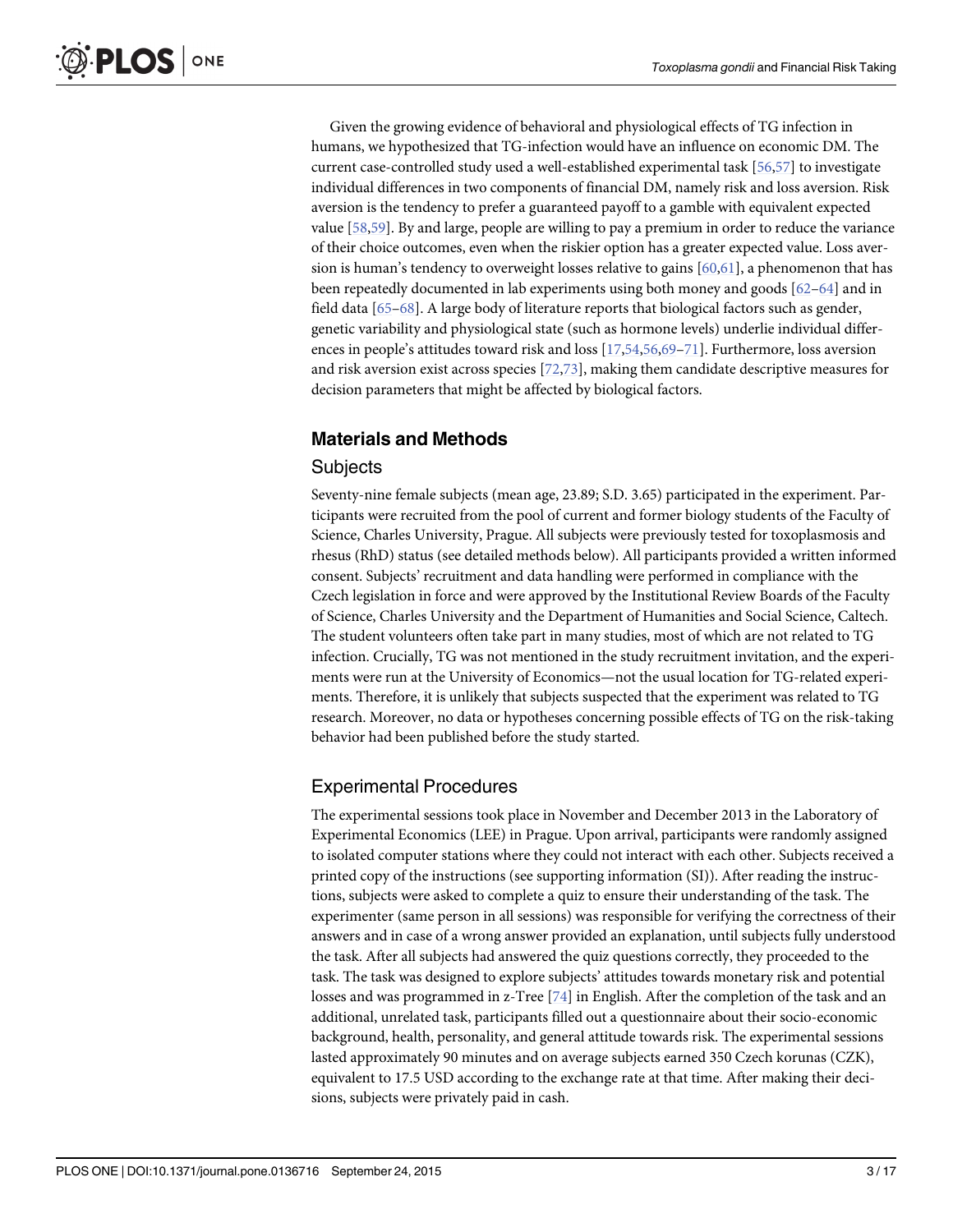# Financial decision-making task

Subjects were endowed with 250 CZK and made a series of 140 forced choices between differ-ent pairs of monetary gambles [\(S3 Table](#page-12-0) in SI lists the entire set of pay-offs used). Each pair contained a sure option (SO) which paid S CZK for sure, and a risky option (RO), which delivered a gain of G CZK and a loss L CZK each with an equal probability of 50% ( $Fig 1$ ). The task was used to measure risk attitudes and loss aversion in previous studies [\[56,57\]](#page-15-0). Choices were presented in four pseudo-randomly ordered blocks of 35 decisions, such that block order was counterbalanced across participants. Gamble positions (left or right) and gamble outcomes were randomized across participant. Subjects received no immediate feedback about the lottery outcomes and were informed that at the end of the experiment, one trial would be selected at random and the payoff associated with the selected option would be implemented. The payoffs and initial endowment of 250 CZK were such that no subject could end with negative earnings.

## Immunological Tests for Toxoplasmosis

Serological tests took place between 2006 and 2013 in the National Reference Diagnostic Laboratory for Toxoplasmosis, National Institute of Public Health, Prague. Specific IgG and IgM



Fig 1. Risk task: A sample screenshot from the study. The two numbers on the left represent the gamble's possible gain and loss amounts (Top and Bottom, respectively). The number on the right represents the guaranteed amount. Participants had to indicate which option they wanted to choose by clicking the corresponding button.

doi:10.1371/journal.pone.0136716.g001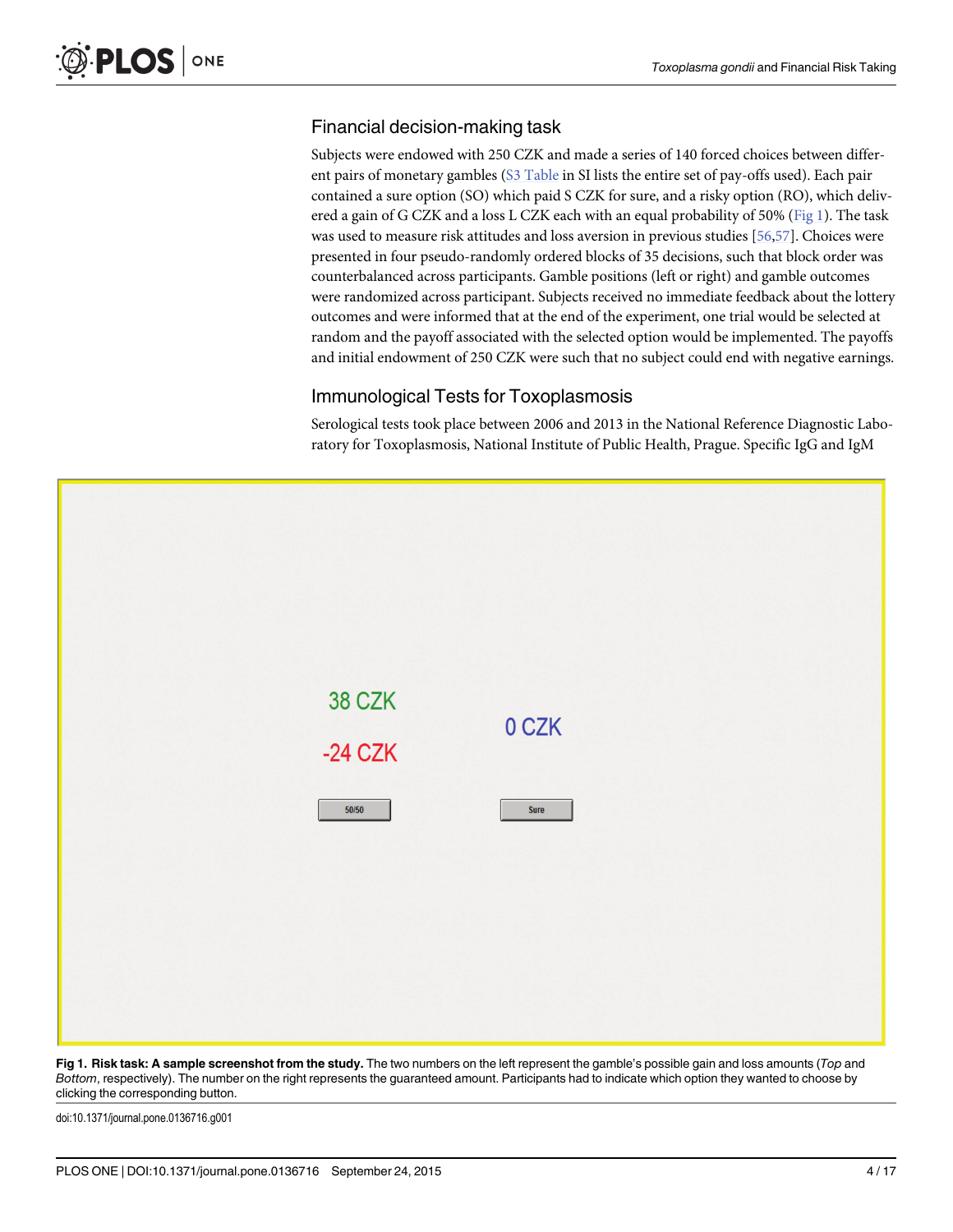<span id="page-4-0"></span>antibody titres were determined by ELISA (IgG: SEVAC, Prague, IgM: TestLine, Brno), optimized for early detection of acute toxoplasmosis [\[75\]](#page-15-0) and by complement fixation tests (CFT, SEVAC, Prague) which are more sensitive and therefore more suitable for the detection of latent TG infection [\[76\]](#page-15-0). The titre of anti-TG antibodies in sera was measured in dilutions between 1:8 and 1:1024. The subjects with negative results of IgM ELISA (positivity index<0.9) and both CFT titres higher than 1:8 and IgG ELISA>250 optical units, i.e. approximately 10 IU/ml, were considered latent toxoplasmosis positive. Individuals with ambiguous diagnosis, e.g., different result of CFT and ELISA, were excluded from the study.

Six of the non-infected subjects were tested prior to 2010; nine subjects were tested between April 2010 and November 2010; seven subjects were screened from October 2011 to November 2011. The remaining 18 non-infected subjects were tested between March 2012 and April 2013. The seroprevalence of TG increases from 8% in women aged 12 to 19 to 15% in women aged 20 to 29 [[77](#page-15-0)]; these numbers are comparable to the Czech Republic population [\[78](#page-16-0)]. As the age range of women in our study was 20 to 26 (mean 23.15; SD 1.64), and given that the non-TG women tested negative in prior years (12 to 19 years of age), it is safe to deduce that 7% is an upper bound for the likelihood that any of the control group subjects had contracted the parasite between the time of the serological examination and the behavioral task. All of the analysis replicates when we exclude the 6 subjects that were tested prior 2010 (see [S5](#page-12-0)–[S7](#page-12-0) Tables in supplementary material section).

## RhD Examination

Several studies over the past years have that RhD phenotype moderates several effects of TG on human personality, reaction times and behavior [\[79](#page-16-0)–[82\]](#page-16-0): generally, RhD positive subject are highly resistant to TG related effects [[83](#page-16-0)], where TG has opposite effects on RhD negative homozygotes and RhD positive heterozygotes [\[84\]](#page-16-0). Therefore, it is important to include RhD phenotype in the analysis as a covariate.

We used a standard agglutination method for RhD examination. A constant amount of anti-D serum (human monoclonal anti-D reagent; Seraclone, Immucor Gamma Inc.) was added to a drop of blood on white glass plate. Red cells of RhD-positive subjects were agglutinated within 2–5 minutes.

#### Results

#### Summary Statistics

We present summary statistics in  $Table 1$ . The experiment was a case-control study; thus, the prevalence of neither TG-infected nor RhD negative subjects reflected real frequencies in Czech population: According to a recent study  $[78]$  $[78]$  the prevalence of latent toxoplasmosis in women of childbearing age in the Czech Republic was 20% as of 2007. The rate of RhD negative

|              | All  |           |           | Toxo + |           |           | Toxo - |           |           | ъa        |
|--------------|------|-----------|-----------|--------|-----------|-----------|--------|-----------|-----------|-----------|
| Variable     | Obs. | Mean      | SD        | Obs.   | Mean      | <b>SD</b> | Obs.   | Mean      | <b>SD</b> |           |
| Age          | 79   | 23.89     | 3.65      | 39     | 24.66     | 4.84      | 40     | 23.15     | 1.64      | 0.065     |
| RhD positive | 53   | <b>NA</b> | <b>NA</b> | 26     | <b>NA</b> | <b>NA</b> | 27     | <b>NA</b> | <b>NA</b> | <b>NA</b> |
| RhD negative | 26   | <b>NA</b> | <b>NA</b> | 13     | <b>NA</b> | <b>NA</b> | 13     | <b>NA</b> | <b>NA</b> | <b>NA</b> |

#### Table 1. Summary statistics for the sample.

<sup>a</sup> P shows statistical significance for two tailed t test.

doi:10.1371/journal.pone.0136716.t001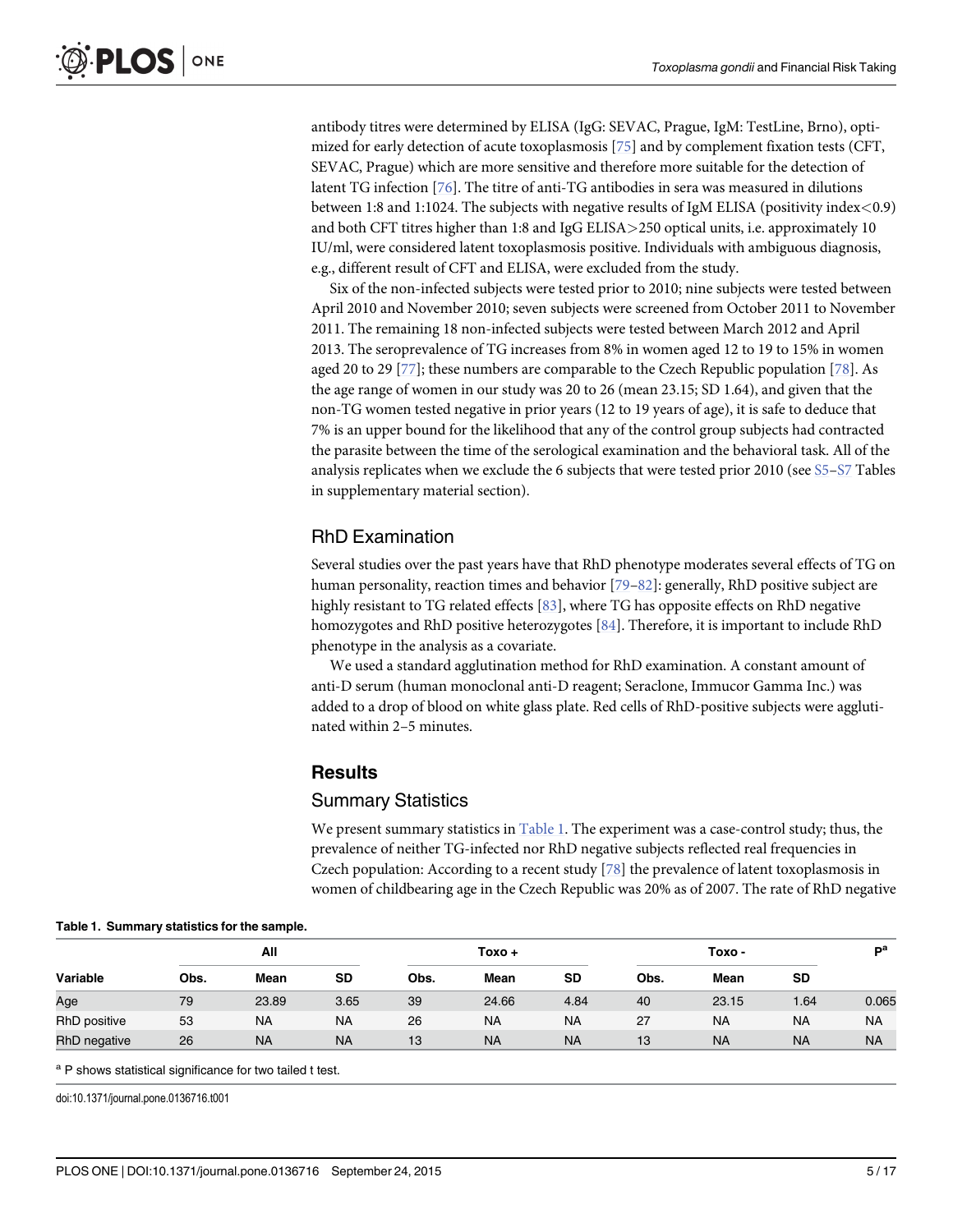<span id="page-5-0"></span>subjects in the Caucasian population was about 16% [[76](#page-15-0)]. Among 79 subjects, 39 were TGinfected and 40 were TG-free. There were about twice as many RhD positive subjects ( $N = 53$ ) as RhD negataive ones  $(N = 26)$  and their distribution among TG-infected and TG-free subjects were identical. TG-infected subjects were slightly older  $(t(77) = -1.87, P < 0.07)$ .

#### Decision-making task

For each subject, we calculated a raw measure of risk attitude by calculating the frequency of risky choices (i.e., the proportion of trials in which the subject chose the risky option). Fig 2 shows the means of this variable in both TG-infected and TG-free subjects. The difference was not statistically significant (t(77) = 0.61, P>0.53). To further assess risk-seeking behavior, we examined subjects' choices when the expected value of the gamble was less than the sure option; a two tailed t-test shows that the difference was not statistically significant  $(t(77) =$ -0.40, P $>$ 0.68, [Fig 3](#page-6-0), left panel). We also found no significant differences in the frequency of risky choices when the expected value of the gamble was more than the sure option  $(t(77) =$ 1.33, P>0.18, [Fig 3,](#page-6-0) right panel). Additionally, we compared average response times (RTs) in seconds (per trial) across the two groups (see  $Fig 4$ ). In accordance with previous studies



# **Frequency of Risky Choices**

# **Toxo Status**



doi:10.1371/journal.pone.0136716.g002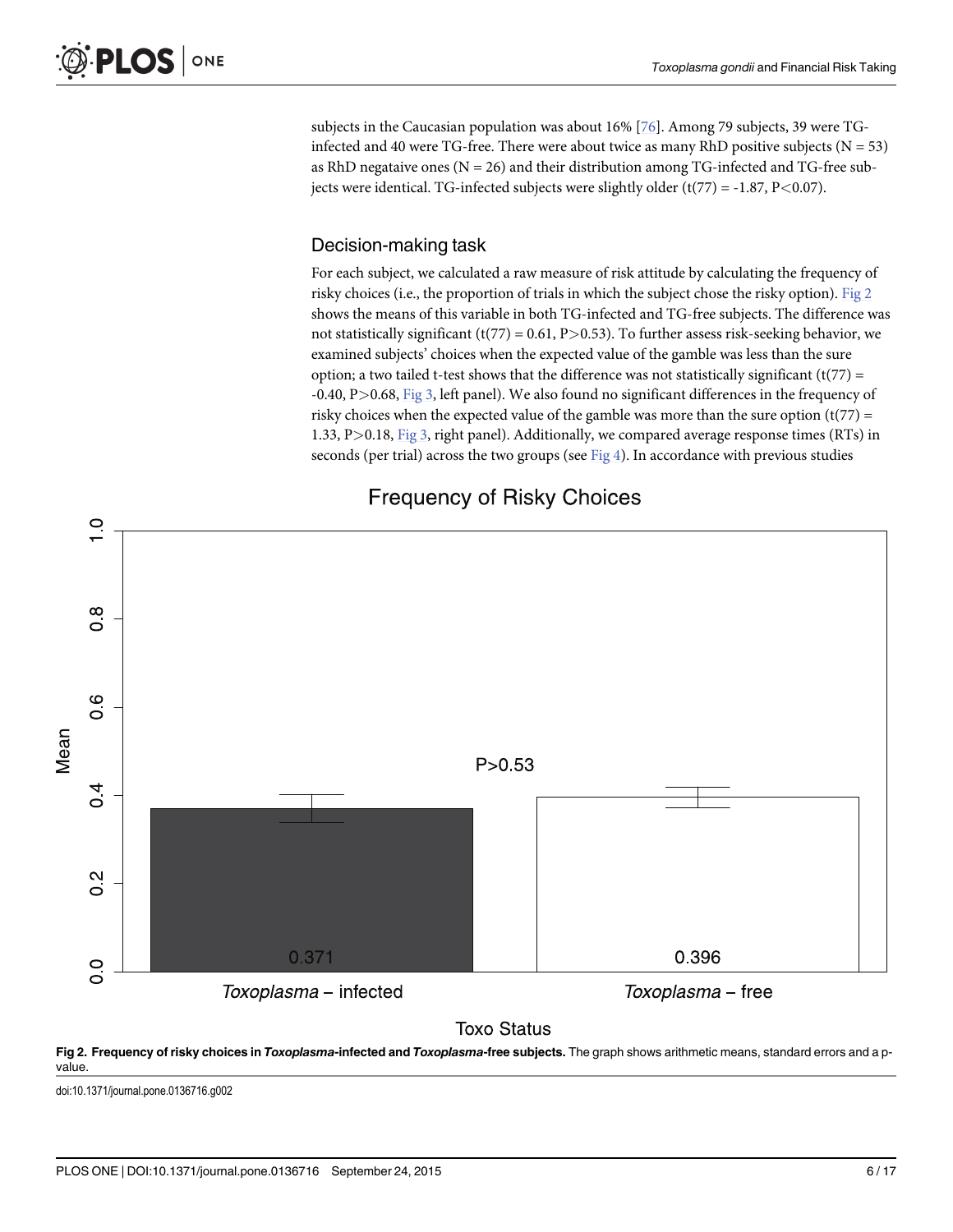



doi:10.1371/journal.pone.0136716.g003

<span id="page-6-0"></span>**PLOS** 

ONE

reporting slower RTs in TG-infected subjects [\[42\]](#page-14-0) the TG-infected group average RT was larger than the TG-free counterparts, though the difference was not statistically significant ( $t(77)$  = -1.10, P>0.27). We also found no differences in RTs between the two groups when separately examining choices of the risky option  $(t(77) = -1.62, P > 0.10,$  [Fig 5,](#page-8-0) left panel) and choices of the sure option  $(t(77) = -1.33, P > 0.18, Fig 5, right panel)$  $(t(77) = -1.33, P > 0.18, Fig 5, right panel)$  $(t(77) = -1.33, P > 0.18, Fig 5, right panel)$ .

We defined the variable *incentive* as the difference between expected value of the gamble and the sure amount and further analyzed the data using logistic regression with clustered standard errors at subject level. The binary outcome variable choice indicated  $(= 1)$  if the subject chose the risky option in a given trial. Column  $(1)$  in [Table 2](#page-9-0) reports the results of basic regression. As expected, we found a significant effect of incentive on participants' decisions ( $\mathrm{X}^2(1,$  $N = 79$ ) = 138.14, P<0.01). Our results show no effect of TG-infection status on subjects' DM under financial risk ( $X^2(1, N = 79) = 0.38$ , P $> 0.53$ ). In column (2) we added other explanatory variables (age, RhD status) to our basic regression. None of the new explanatory variables were statistically significant, and the magnitude and significance levels of the basic regression coefficients remained virtually unchanged. Next, we investigated the data using a model that also accounts for the variance of the risky option, by adding a variable representing the variance of the risky choice to the original regression. Columns (3) and (4) show the estimation results of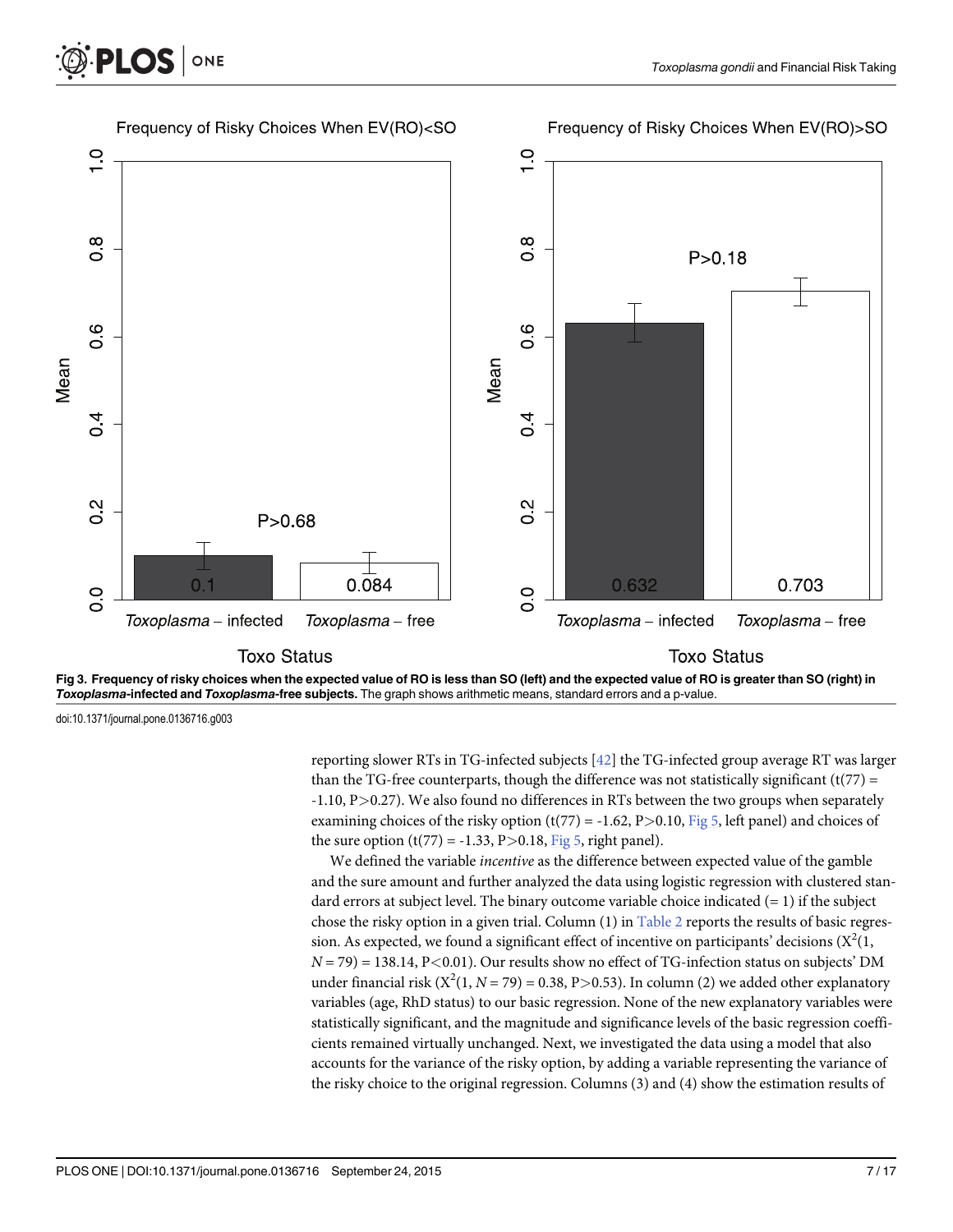<span id="page-7-0"></span>

**RT** 





doi:10.1371/journal.pone.0136716.g004

the basic regression without interaction terms, with interaction terms, and with additional explanatory variables. Adding the variance did not affect the significance of the coefficients, and the results from columns (1) and (2) are not substantially changed.

We analyzed the decision RT data using a mixed-effects linear model. Column  $(1)$  in [Table 3](#page-10-0) reports the results of the basic regression. Across groups, choices of the risky option took considerably longer  $(z(77) = 10.55, P < 0.01)$ . Additionally, when facing higher monetary incentives to take risks, decisions were slower  $(z(77) = 6.31, P < 0.01)$ . There was no difference in decision times between TG-infected and TG-free groups  $(z(77) = 1.17, P > 0.24)$ . In column (2) of [Table 3](#page-10-0) we repeated the regression by including interaction terms. The Toxoplasma-Choice interaction term was positive but insignificant  $(z(75) = 1.16, P > 0.24)$ . As expected, we also observed a significant negative effect of choice x incentive interaction  $(z(75) = -10.18, P < 0.01)$ , implying that when deciding to take a risk, subjects made the decision faster when the risky option was more attractive. In column (3) in  $Table 3$  we extend our analysis by including additional explanatory variables (age, RhD). None of the new controls have a significant effect on RT.

As a final step, we estimated a parametric model inspired by prospect-theory [\[60](#page-15-0)] for measuring individual levels of risk aversion  $(\rho)$  and loss aversion  $(\lambda)$  using maximum likelihood estimation, in a similar manner to recent studies that investigated individual differences in risk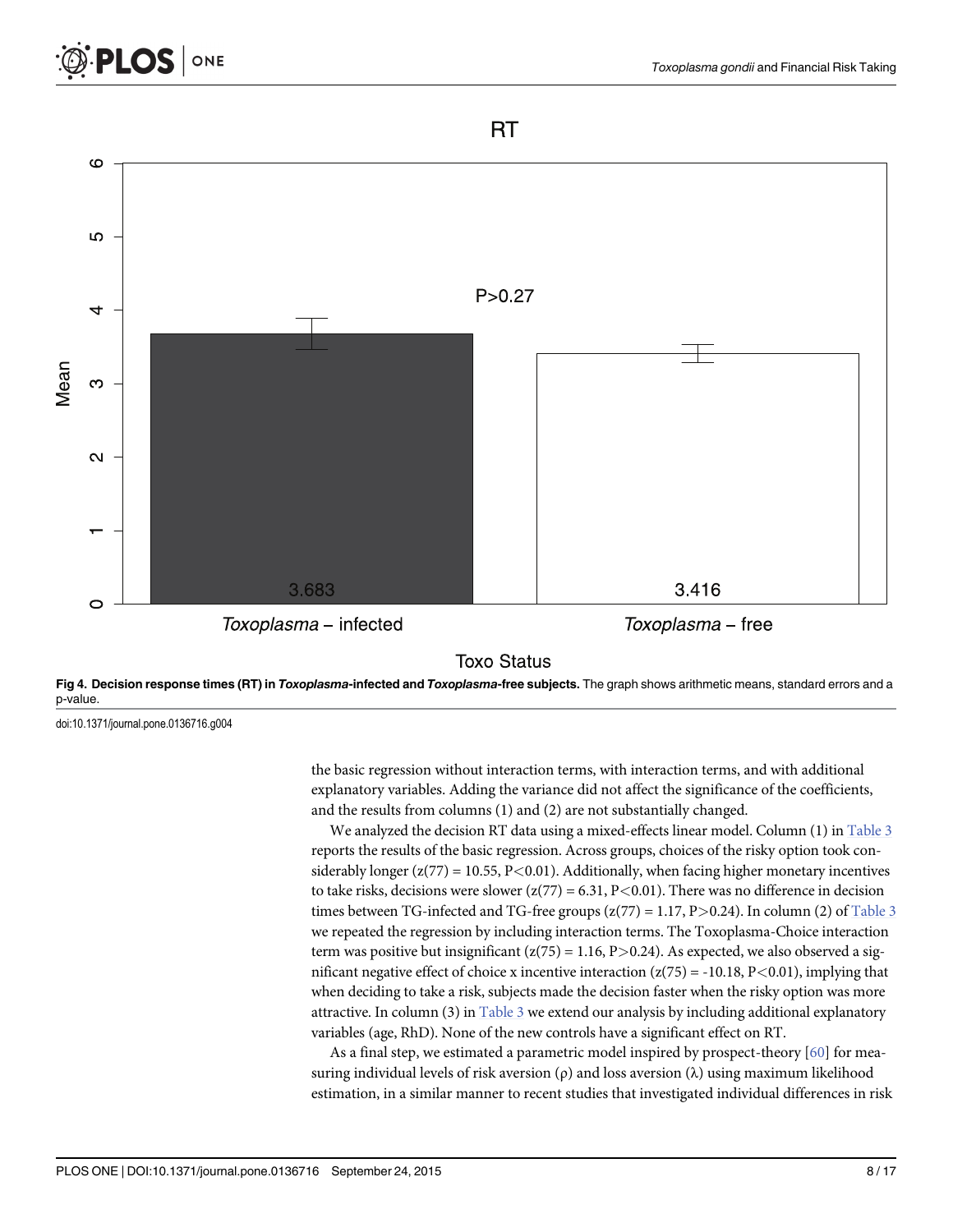

shows arithmetic means, standard errors and a p-value.

doi:10.1371/journal.pone.0136716.g005

<span id="page-8-0"></span>**PLOS** I

ONE

and loss aversion applying the same experimental task [[56](#page-15-0),[57](#page-15-0)] (see [S2 Appendix](#page-11-0) for detailed method. [Table 4](#page-10-0) reports summary statistics of the parametric data ( $S1$  and  $S2$  Figs illustrate the model fit). A two-tailed t-test revealed no statistically significant differences in the mean values of ρ and λ between the TG-infected and TG-free groups. We also performed OLS regression analysis with additional explanatory variables and found no significant effect of any explana-tory variable on either risk aversion or loss aversion parameters (columns 1 and 2 of [Table 5\)](#page-11-0). In addition, we excluded parameter values that were more than two standard deviations away from mean (see [S4 Table](#page-12-0) in SI for individual parameter estimates, nine extreme values were excluded in total). The number of excluded subjects was significantly lower in the uninfected group (2 out of 40) compared to the infected group (7 out of 39,  $p = 0.04$ ). These subjects were excluded because their risk aversion (ρ) and/or loss aversion (λ) parameters were unusually high or unusually low. The results were robust to excluding these extreme parameter values in the analysis (see  $S1$  and  $S2$  Tables).

#### **Discussion**

Although latent TG-infection in humans has been considered harmless for many years following its discovery, recent studies suggest effects on human behavior. TG is associated with an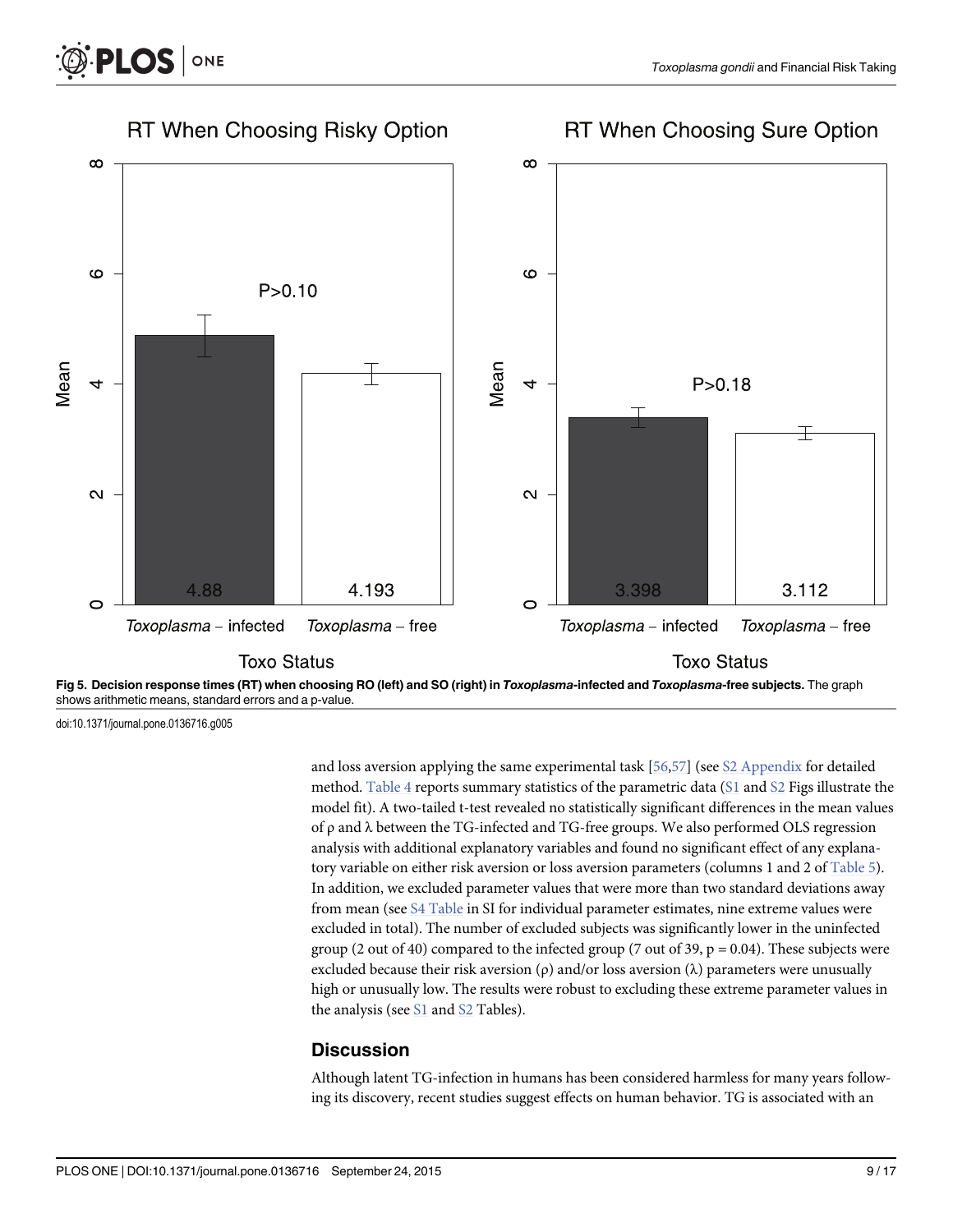#### <span id="page-9-0"></span>[Table 2.](#page-6-0) Logistic regression.

|                           | <b>Choice</b> |            |             |             |  |  |  |
|---------------------------|---------------|------------|-------------|-------------|--|--|--|
| <b>Dependent Variable</b> | (1)           | (2)        | (3)         | (4)         |  |  |  |
| Toxoplasma <sup>a</sup>   | 0.153         | 0.191      | 0.154       | 0.193       |  |  |  |
|                           | (0.248)       | (0.461)    | (0.250)     | (0.466)     |  |  |  |
| Incentive                 | $0.088***$    | $0.089***$ | $0.088***$  | $0.089***$  |  |  |  |
|                           | (0.007)       | (0.007)    | (0.008)     | (0.008)     |  |  |  |
| Age                       |               | 0.001      |             | 0.001       |  |  |  |
|                           |               | (0.031)    |             | (0.032)     |  |  |  |
| <b>RhD</b> <sup>b</sup>   |               | 0.095      |             | 0.096       |  |  |  |
|                           |               | (0.320)    |             | (0.323)     |  |  |  |
| Toxoplasma*RhD            |               | 0.516      |             | 0.520       |  |  |  |
|                           |               | (0.542)    |             | (0.547)     |  |  |  |
| Variance                  |               |            | 6.34E-5***  | 6.36E-5***  |  |  |  |
|                           |               |            | $(1.48E-5)$ | $(1.48E-5)$ |  |  |  |
| Constant                  | $0.538***$    | 0.569      | 0.248       | 0.279       |  |  |  |
|                           | (0.149)       | (0.786)    | (0.150)     | (0.793)     |  |  |  |
| Restricted Log Likelihood | 5377          | 5359       | 5303        | 5285        |  |  |  |
| <b>Observations</b>       | 11060         | 11060      | 11060       | 11060       |  |  |  |

Coefficients in all columns are logistic regression estimates, clustered standard errors are in parentheses;

\*\*\* indicate significance at 1% level.

<sup>a</sup>Toxoplasma is a dummy variable and equals 1 for Toxoplasma-infected subjects.

<sup>b</sup>RhD is a dummy variable and equals 1 for RhD positive subjects.

doi:10.1371/journal.pone.0136716.t002

increased risk of psychological disorder, changes in personality traits, prolonged response times in cognitive tasks, and a higher likelihood of being involved in a car accident [\[26](#page-13-0), [37,39](#page-14-0)–  $45$ ]. TG is also linked to functional changes in the dopaminergic and testosterone systems [ $51$ – [53\]](#page-15-0), both of which are known to shape one's attitudes towards risks and losses and partly explain individual differences in economic preferences. In light of these findings and based on the well-established animal literature, the present study is the first to examine a potential link between latent TG infection and financial DM, namely risk and loss aversion, in humans. Using a case-controlled design and a well-established experimental task that was previously used to investigate individual differences in economic DM, we explore two hypotheses relating TG infection to risk-taking and loss aversion. While our study fails to find such a direct link, we acknowledge several limitations to our work.

Our sample is comparable in size to other DM studies that used the same experimental paradigm to explore the influence of psychological and biological factors on financial DM [\[56,57](#page-15-0)]. Given the costs of constructing a case-controlled study (e.g. conducting blood-draws and bioanalysis in a large sample of candidate participants), we find this sample size adequate. Yet, as this is the first attempt to test the effects of parasitic infection on human DM, we had no means of conducting detailed power analysis ex-ante. Given the moderate sample size, we cannot rule out very small effects. However, our results are inconsistent with any large effect of TG infection.

Based on recent studies reporting gender-specific effects of TG on several psychological and physiological variables [[32](#page-14-0),[52](#page-14-0)], the current study used only female subjects. Future studies should further illuminate the relationship between TG-infection and DM in males. In addition, TG-infection effects on DM could be moderated by several hidden factors that are not measured in the current study due to methodological limitations. For example, the RhD factor has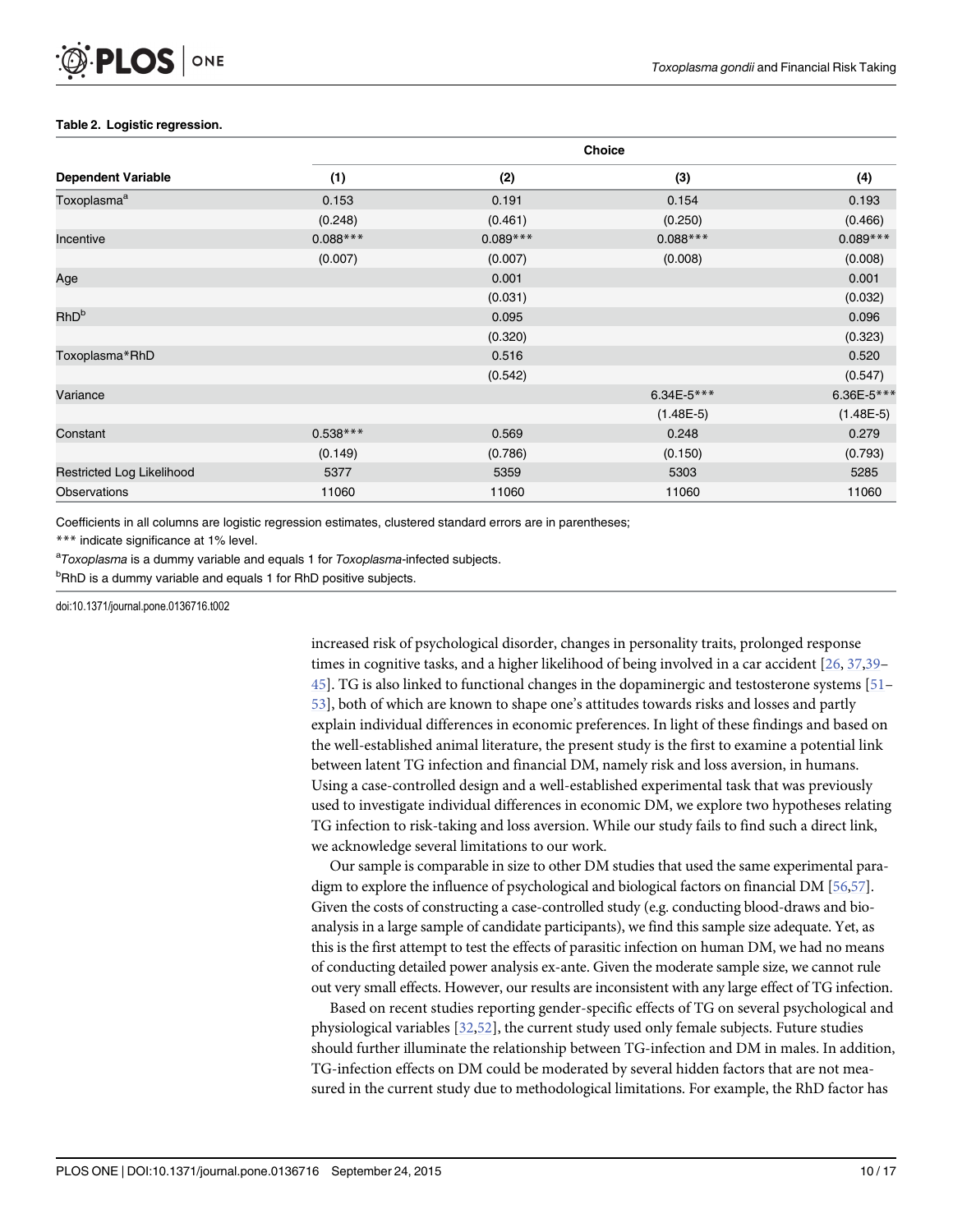#### <span id="page-10-0"></span>[Table 3.](#page-7-0) Mixed-effects linear regression.

|                           | <b>Response Time</b> |             |             |  |  |  |
|---------------------------|----------------------|-------------|-------------|--|--|--|
| <b>Dependent Variable</b> | (1)                  | (2)         | (3)         |  |  |  |
| Toxoplasma <sup>a</sup>   | 0.286                | 0.210       | $-0.118$    |  |  |  |
|                           | (0.244)              | (0.254)     | (0.435)     |  |  |  |
| Incentive                 | $0.010***$           | $0.021***$  | $0.021***$  |  |  |  |
|                           | (0.001)              | (0.001)     | (0.001)     |  |  |  |
| Choice <sup>b</sup>       | $0.785***$           | $0.977***$  | $0.977***$  |  |  |  |
|                           | (0.074)              | (0.097)     | (0.097)     |  |  |  |
| Toxoplasma*Choice         |                      | 0.140       | 0.141       |  |  |  |
|                           |                      | (0.121)     | (0.121)     |  |  |  |
| Choice*Incentive          |                      | $-0.040***$ | $-0.040***$ |  |  |  |
|                           |                      | (0.003)     | (0.003)     |  |  |  |
| Age                       |                      |             | 0.038       |  |  |  |
|                           |                      |             | (0.034)     |  |  |  |
| RhD <sup>c</sup>          |                      |             | 0.086       |  |  |  |
|                           |                      |             | (0.368)     |  |  |  |
| Toxoplasma*RhD            |                      |             | 0.408       |  |  |  |
|                           |                      |             | (0.523)     |  |  |  |
| Constant                  | $3.125***$           | $3.258***$  | $2.315***$  |  |  |  |
|                           | (0.174)              | (0.180)     | (0.847)     |  |  |  |
| Log Likelihood            | $-27469$             | $-27597$    | $-27595$    |  |  |  |
| <b>Observations</b>       | 11060                | 11060       | 11060       |  |  |  |

Coefficients in all columns are logistic regression estimates, clustered standard errors are in parentheses;

\*\*\* indicate significance at 1% level.

<sup>a</sup>Toxoplasma is a dummy variable and equals 1 for Toxoplasma-infected subjects.

<sup>b</sup>Choice is a dummy variable and equals 1 if subjects chose risky option.

<sup>c</sup>RhD is a dummy variable and equals 1 for RhD positive subjects.

doi:10.1371/journal.pone.0136716.t003

been suggested as a moderator that increases the psychological effects of TG infection [\[85](#page-16-0)–[88](#page-16-0)]. Although we have specifically addressed this variable by verifying that the same amount of Rhpositive and Rh-negative subjects were included in both experimental groups, and by controlling for RhD status in our analysis, the low prevalence of RhD-negative types in the population restricted our capability to recruit a large amount of such subjects. Furthermore, we recognize that few simple cause and effect relationships exist in nature; thus, future studies should further explore possible variables that might moderate the effects of TG on human DM, such as the time since infection, personality, levels of testosterone and cortisol, and genotype.

#### [Table 4.](#page-8-0) Summary statistics of the parametric data.

|          | All  |       |       | Toxo + |       |       | Toxo - |       |           | nа    |
|----------|------|-------|-------|--------|-------|-------|--------|-------|-----------|-------|
| Variable | Obs. | Mean  | SD    | Obs.   | Mean  | SD    | Obs.   | Mean  | <b>SD</b> |       |
| ρ        | 79   | 0.846 | 0.145 | 39     | 0.829 | 0.175 | 40     | 0.864 | 0.108     | 0.29  |
| Λ        | 79   | .612  | 0.892 | 39     | 1.762 | 1.06  | 40     | .465  | 0.672     | 0.139 |

<sup>a</sup>P shows statistical significance for two tailed t-test.

doi:10.1371/journal.pone.0136716.t004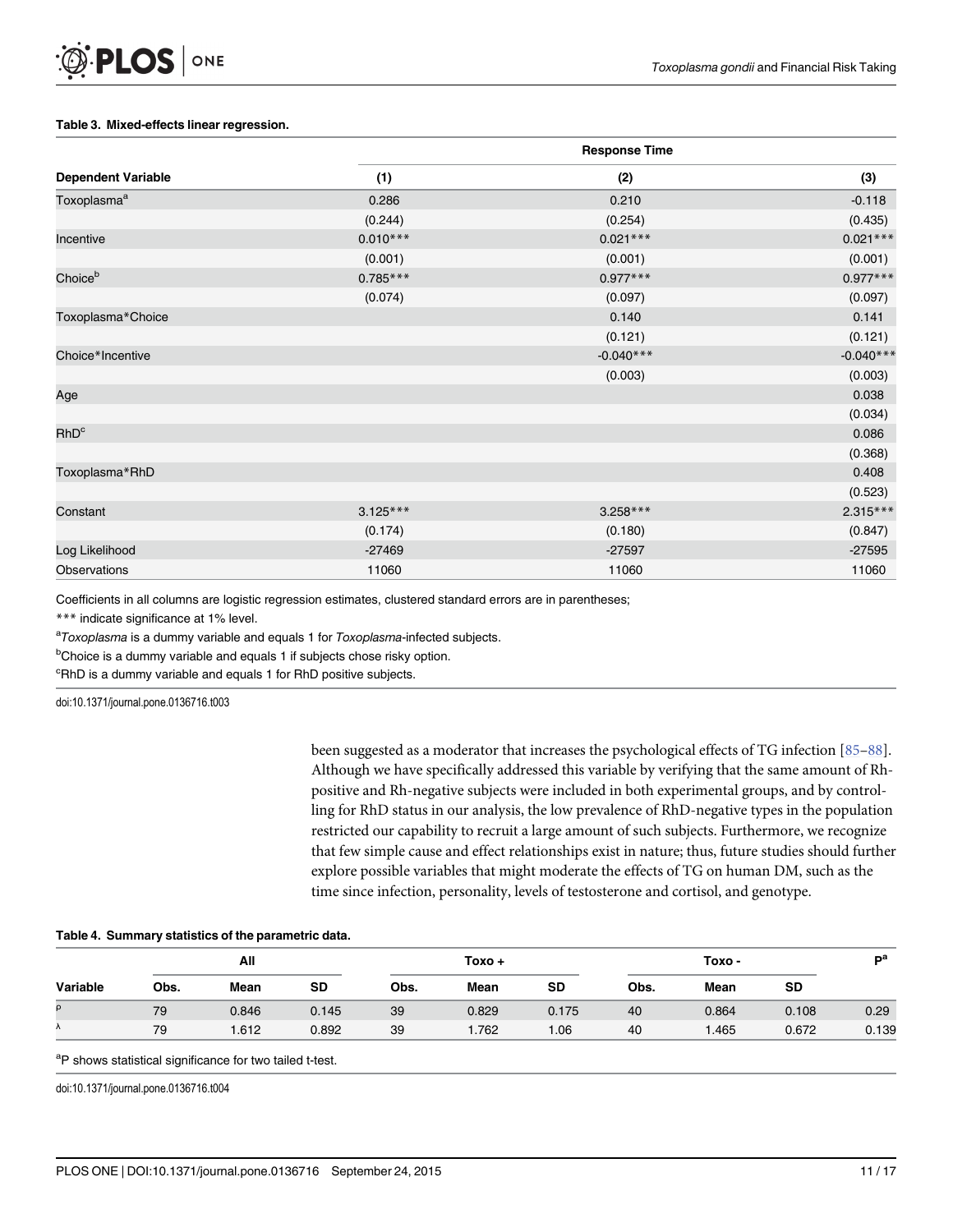|                           | ρ          | λ        |
|---------------------------|------------|----------|
| <b>Dependent Variable</b> | (1)        | (2)      |
| Toxoplasma <sup>a</sup>   | $-0.042$   | 0.269    |
|                           | (0.056)    | (0.356)  |
| Age                       | $-0.001$   | 0.002    |
|                           | (0.004)    | (0.028)  |
| RhD <sup>b</sup>          | 0.070      | 0.155    |
|                           | (0.048)    | (0.303)  |
| Toxoplasma*RhD            | 0.017      | 0.039    |
|                           | (0.068)    | (0.430)  |
| Constant                  | $0.859***$ | $1.311*$ |
|                           | (0.110)    | (0.697)  |
| $R^2$                     | 0.083      | 0.036    |
| <b>Observations</b>       | 79         | 79       |

#### <span id="page-11-0"></span>[Table 5.](#page-8-0) Regression analysis of individual parameters.

Coefficients in all columns are logistic regression estimates, clustered standard errors are in parentheses;

\*\*\* indicate significance at 1% level.

\* indicate significance at 10% level.

<sup>a</sup>Toxoplasma is a dummy variable and equals 1 for Toxoplasma-infected subjects.

<sup>b</sup>RhD is a dummy variable and equals 1 for RhD positive subjects.

doi:10.1371/journal.pone.0136716.t005

Finally, the current study focuses on decisions from description (that is, subjects were told about the probabilities and payoffs) rather than from experience. As people show different behavioral patterns in these two types of DM experiments [\[89,90\]](#page-16-0), future studies should explore TG-related effects on decisions from experience. Likewise, we only investigated the link between TG infection and financial DM. Arguably, TG-infection on DM could be domain-specific (e.g., driving or health risks), or might influence decision parameters that were not explored in the current experimental setting and might be consistent with previous findings, such as under-weighting of low probabilities [[91](#page-16-0)–[93\]](#page-16-0).

#### Supporting Information

[S1 Appendix.](http://www.plosone.org/article/fetchSingleRepresentation.action?uri=info:doi/10.1371/journal.pone.0136716.s001) Instructions. (DOCX)

[S2 Appendix.](http://www.plosone.org/article/fetchSingleRepresentation.action?uri=info:doi/10.1371/journal.pone.0136716.s002) Parametric estimation Procedure. (DOCX)

[S1 Dataset.](http://www.plosone.org/article/fetchSingleRepresentation.action?uri=info:doi/10.1371/journal.pone.0136716.s003) (XLSX)

[S1 Fig.](http://www.plosone.org/article/fetchSingleRepresentation.action?uri=info:doi/10.1371/journal.pone.0136716.s004) Propensity to choose the RO as a function of its net expected utility (x-axis is truncated to (-25, 25). The figure shows the proportion of risky choices across a range of net expected utility values. The net expected utility of each binary choice (faced by each subject) was calculated by subtracting the utility of the sure option from the expected utility of the risky option. Utilities were calculated according to each subject's estimated prospect theory parameters. The choices were grouped into bins of width 5 for the purpose of calculating the proportions of risky choices. The fitted curves were obtained by estimating logit models (one model for the pooled data from each group) where the probability of choosing the risky option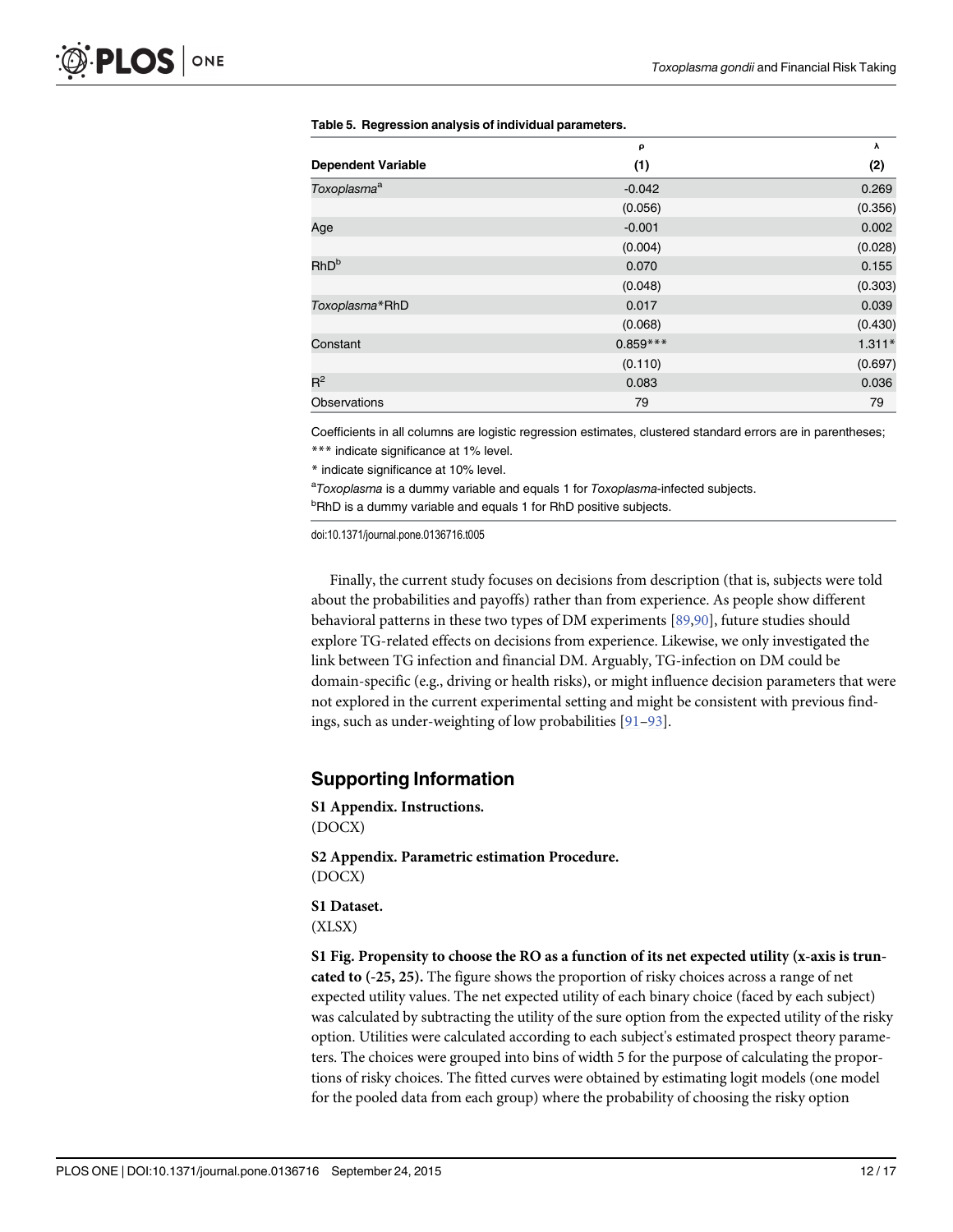<span id="page-12-0"></span>depends only on the net expected utility. (PNG)

[S2 Fig.](http://www.plosone.org/article/fetchSingleRepresentation.action?uri=info:doi/10.1371/journal.pone.0136716.s005) Propensity to choose the RO as a function of its net expected utility (x-axis is truncated to (-20, 20). The figure shows the proportion of risky choices across a range of net expected utility values. The net expected utility of each binary choice (faced by each subject) was calculated by subtracting the utility of the sure option from the expected utility of the risky option. Utilities were calculated according to each subject's estimated prospect theory parameters. The choices were grouped into bins of width 5 for the purpose of calculating the proportions of risky choices. The fitted curves were obtained by estimating logit models (one model for the pooled data from each group) where the probability of choosing the risky option depends only on the net expected utility. (PNG)

[S1 Table](http://www.plosone.org/article/fetchSingleRepresentation.action?uri=info:doi/10.1371/journal.pone.0136716.s006). Summary statistics of the parametric data (full sample). (DOCX)

[S2 Table](http://www.plosone.org/article/fetchSingleRepresentation.action?uri=info:doi/10.1371/journal.pone.0136716.s007). Regression analysis of individual parameters (full sample). (DOCX)

[S3 Table](http://www.plosone.org/article/fetchSingleRepresentation.action?uri=info:doi/10.1371/journal.pone.0136716.s008). Binary choices used in the experiment as measured in CZK. (DOCX)

[S4 Table](http://www.plosone.org/article/fetchSingleRepresentation.action?uri=info:doi/10.1371/journal.pone.0136716.s009). Individual parameter estimates. Values in bold were excluded from the analysis. (DOCX)

[S5 Table](http://www.plosone.org/article/fetchSingleRepresentation.action?uri=info:doi/10.1371/journal.pone.0136716.s010). Logistic Regression. Robustness analysis. (DOCX)

[S6 Table](http://www.plosone.org/article/fetchSingleRepresentation.action?uri=info:doi/10.1371/journal.pone.0136716.s011). Mixed-effects linear regression. Robustness analysis. (DOCX)

[S7 Table](http://www.plosone.org/article/fetchSingleRepresentation.action?uri=info:doi/10.1371/journal.pone.0136716.s012). Regression analysis of individual parameters. Robustness analysis. (DOCX)

## Acknowledgments

We would like to thank Miroslav Zajicek, the director of the Laboratory of Experimental Economics (LEE) at The University of Economics, Prague (VSE).

#### Author Contributions

Conceived and designed the experiments: LL KC JF GN. Performed the experiments: LL BS JF. Analyzed the data: LL GN. Contributed reagents/materials/analysis tools: LL KC BS JF GN. Wrote the paper: LL KC JF GN.

#### References

- [1.](#page-0-0) Curcuru S, Heaton J, Lucas D, Moore D (2004) Heterogeneity and portfolio choice: Theory and evidence. Handbook of Financial Econometrics 1.
- 2. Dohmen T, Falk A, Huffman D, Sunde U, Schupp J, et al. (2011) Individual risk attitudes: Measurement, determinants, and behavioral consequences. Journal of the European Economic Association 9: 522– 550.
- 3. Gächter S, Johnson EJ, Herrmann A (2010) Individual-level loss aversion in riskless and risky choices. CeDEx discussion paper series.
- 4. Guiso L, Haliassos M, Jappelli T (2002) Household portfolios: MIT press.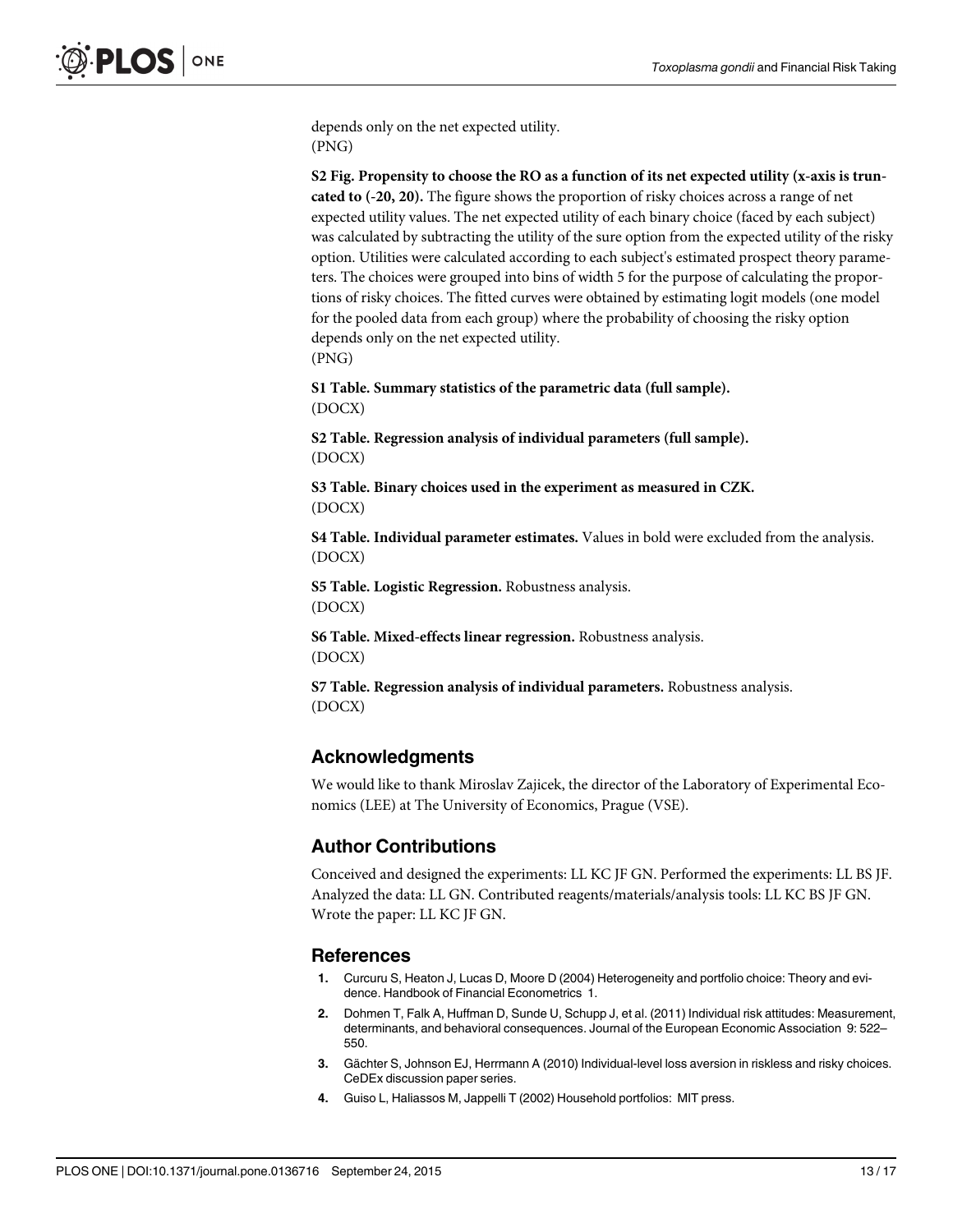- <span id="page-13-0"></span>[5.](#page-1-0) Callen M, Isaqzadeh M, Long JD, Sprenger C (2014) Violence and risk preference: Experimental evidence from Afghanistan. The American Economic Review 104: 123–148.
- [6.](#page-0-0) Bauer M, Cassar A, Chytilová J, Henrich J (2014) War's enduring effects on the development of egalitarian motivations and in-group biases. Psychological science 25: 47–57. doi: [10.1177/](http://dx.doi.org/10.1177/0956797613493444) [0956797613493444](http://dx.doi.org/10.1177/0956797613493444) PMID: [24220626](http://www.ncbi.nlm.nih.gov/pubmed/24220626)
- 7. Benjamin DJ, Cesarini D, Chabris CF, Glaeser EL, Laibson DI, et al. (2012) The Promises and Pitfalls of Genoeconomics\*. Annual Review of Economics 4: 627. PMID: [23482589](http://www.ncbi.nlm.nih.gov/pubmed/23482589)
- 8. Chen MK, Lakshminarayanan V, Santos LR (2006) How basic are behavioral biases? Evidence from capuchin monkey trading behavior. Journal of Political Economy 114: 517–537.
- 9. Glimcher PW, Fehr E (2013) Neuroeconomics: Decision making and the brain: Academic Press.
- 10. Henrich J, Boyd R, Bowles S, Camerer C, Fehr E, et al. (2004) Foundations of human sociality: Economic experiments and ethnographic evidence from fifteen small-scale societies: Oxford University Press.
- [11.](#page-1-0) Sapienza P, Zingales L, Guiso L (2006) Does culture affect economic outcomes?: National Bureau of Economic Research.
- [12.](#page-1-0) Feldman MW, Laland KN (1996) Gene-culture coevolutionary theory. Trends in Ecology & Evolution 11: 453–457.
- 13. Harris JR (1995) Where is the child's environment? A group socialization theory of development. Psychological review 102: 458.
- 14. Dohmen T, Falk A, Huffman D, Sunde U (2012) The intergenerational transmission of risk and trust attitudes. The Review of Economic Studies 79: 645–677.
- [15.](#page-1-0) Bisin A, Verdier T (2005) Cultural transmission. The New Palgrave Dictionary of Economics.
- [16.](#page-1-0) Kandasamy N, Hardy B, Page L, Schaffner M, Graggaber J, et al. (2014) Cortisol shifts financial risk preferences. Proceedings of the National Academy of Sciences 111: 3608–3613.
- [17.](#page-1-0) Apicella CL, Dreber A, Campbell B, Gray PB, Hoffman M, et al. (2008) Testosterone and financial risk preferences. Evolution and Human Behavior 29: 384–390.
- 18. Apicella CL, Dreber A, Mollerstrom J (2014) Salivary testosterone change following monetary wins and losses predicts future financial risk-taking. Psychoneuroendocrinology 39: 58–64. doi: [10.1016/j.](http://dx.doi.org/10.1016/j.psyneuen.2013.09.025) [psyneuen.2013.09.025](http://dx.doi.org/10.1016/j.psyneuen.2013.09.025) PMID: [24275004](http://www.ncbi.nlm.nih.gov/pubmed/24275004)
- [19.](#page-1-0) Mehta PH, Josephs RA (2006) Testosterone change after losing predicts the decision to compete again. Hormones and Behavior 50: 684–692. PMID: [16928375](http://www.ncbi.nlm.nih.gov/pubmed/16928375)
- [20.](#page-1-0) Campbell-Meiklejohn D, Wakeley J, Herbert V, Cook J, Scollo P, et al. (2010) Serotonin and dopamine play complementary roles in gambling to recover losses. Neuropsychopharmacology 36: 402–410. doi: [10.1038/npp.2010.170](http://dx.doi.org/10.1038/npp.2010.170) PMID: [20980990](http://www.ncbi.nlm.nih.gov/pubmed/20980990)
- 21. Norbury A, Manohar S, Rogers RD, Husain M (2013) Dopamine modulates risk-taking as a function of baseline sensation-seeking trait. The Journal of Neuroscience 33: 12982–12986. doi: [10.1523/](http://dx.doi.org/10.1523/JNEUROSCI.5587-12.2013) [JNEUROSCI.5587-12.2013](http://dx.doi.org/10.1523/JNEUROSCI.5587-12.2013) PMID: [23926253](http://www.ncbi.nlm.nih.gov/pubmed/23926253)
- [22.](#page-1-0) Onge JRS, Chiu YC, Floresco SB (2010) Differential effects of dopaminergic manipulations on risky choice. Psychopharmacology 211: 209–221. doi: [10.1007/s00213-010-1883-y](http://dx.doi.org/10.1007/s00213-010-1883-y) PMID: [20495787](http://www.ncbi.nlm.nih.gov/pubmed/20495787)
- [23.](#page-1-0) Kramer P, & Bressan P (2015) Humans as Superorganisms How Microbes, Viruses, Imprinted Genes, and Other Selfish Entities Shape Our Behavior. Perspectives on Psychological Science, 10(4), 464– 481. doi: [10.1177/1745691615583131](http://dx.doi.org/10.1177/1745691615583131) PMID: [26177948](http://www.ncbi.nlm.nih.gov/pubmed/26177948)
- [24.](#page-1-0) Adamo SA (2003) Modulating the modulators: parasites, neuromodulators and host behavioral change. Brain, behavior and evolution 60: 370–377.
- 25. Fjerdingstad EJ, Gertsch PJ, Keller L (2002) Why do some social insect queens mate with several males? testing the sex-ratio manipulation hypothesis in Lasius niger. Evolution 56: 553-562. PMID: [11989685](http://www.ncbi.nlm.nih.gov/pubmed/11989685)
- [26.](#page-1-0) Flegr J (2010) Influence of latent toxoplasmosis on the phenotype of intermediate hosts. Folia Parasitol (Praha) 57: 81–87.
- 27. Klein SL (2003) Parasite manipulation of the proximate mechanisms that mediate social behavior in vertebrates. Physiology & behavior 79: 441–449.
- 28. Libersat F, Gal R (2013) What can parasitoid wasps teach us about decision-making in insects? The Journal of experimental biology 216: 47–55. doi: [10.1242/jeb.073999](http://dx.doi.org/10.1242/jeb.073999) PMID: [23225867](http://www.ncbi.nlm.nih.gov/pubmed/23225867)
- [29.](#page-1-0) Moore J, Gotelli N, Barnard C, Behnke J (1990) A phylogenetic perspective on the evolution of altered host behaviours: A critical look at the manipulation hypothesis. Parasitism and host behaviour: 193–233.
- 30. Poulin R (1994) The evolution of parasite manipulation of host behaviour: a theoretical analysis. Parasitology 109: S109–S118. PMID: [7854845](http://www.ncbi.nlm.nih.gov/pubmed/7854845)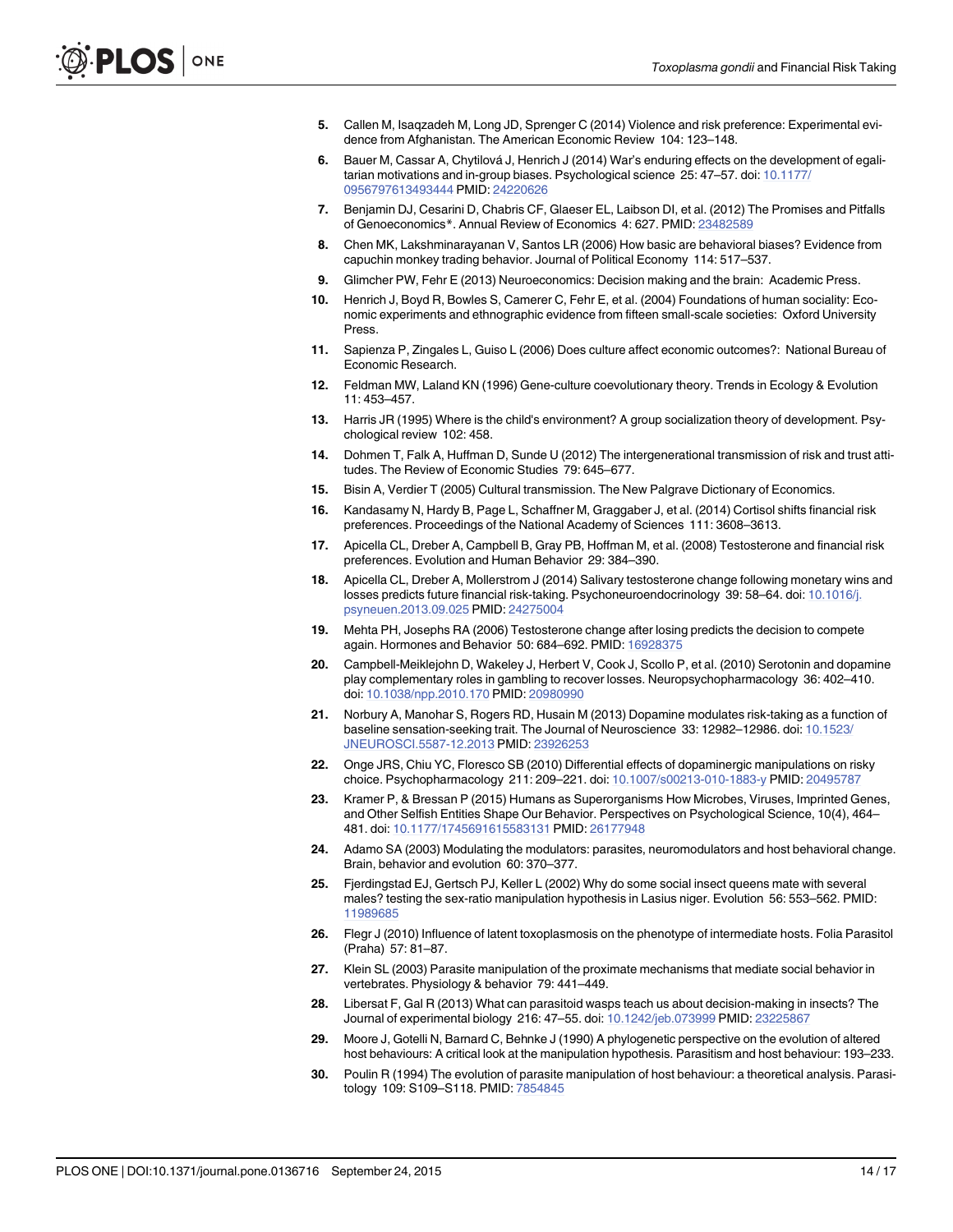- <span id="page-14-0"></span>[31.](#page-1-0) Poulin R (2010) Parasite manipulation of host behavior: an update and frequently asked questions. Advances in the Study of Behavior 41: 151–186.
- [32.](#page-1-0) Schmid-Hempel P (2011) Evolutionary parasitology: the integrated study of infections, immunology, ecology, and genetics: Oxford University Press New York.
- [33.](#page-1-0) Berdoy M, Webster JP, Macdonald D (2000) Fatal attraction in rats infected with Toxoplasma gondii. Proceedings of the Royal Society of London Series B: Biological Sciences 267: 1591–1594. PMID: [11007336](http://www.ncbi.nlm.nih.gov/pubmed/11007336)
- 34. Vyas A, Kim S- K, Giacomini N, Boothroyd JC, Sapolsky RM (2007) Behavioral changes induced by Toxoplasma infection of rodents are highly specific to aversion of cat odors. Proceedings of the National Academy of Sciences 104: 6442–6447.
- 35. Vyas A, Sapolsky R (2010) Manipulation of host behaviour by Toxoplasma gondii: what is the minimum a proposed proximate mechanism should explain? Folia parasitologica 57: 88–94. PMID: [20608470](http://www.ncbi.nlm.nih.gov/pubmed/20608470)
- [36.](#page-1-0) Webster JP, McConkey GA (2010) Toxoplasma gondii-altered host behaviour: clues as to mechanism of action. Folia parasitologica 57: 95–104. PMID: [20608471](http://www.ncbi.nlm.nih.gov/pubmed/20608471)
- [37.](#page-1-0) Flegr J (2013) How and why Toxoplasma makes us crazy. Trends in parasitology 29: 156–163. doi: [10.](http://dx.doi.org/10.1016/j.pt.2013.01.007) [1016/j.pt.2013.01.007](http://dx.doi.org/10.1016/j.pt.2013.01.007) PMID: [23433494](http://www.ncbi.nlm.nih.gov/pubmed/23433494)
- [38.](#page-1-0) Jones JL, Kruszon-Moran D, Wilson M, McQuillan G, Navin T, et al. (2001) Toxoplasma gondii infection in the United States: seroprevalence and risk factors. American journal of epidemiology 154: 357–365. PMID: [11495859](http://www.ncbi.nlm.nih.gov/pubmed/11495859)
- [39.](#page-1-0) Miman O, Mutlu EA, Ozcan O, Atambay M, Karlidag R, et al. (2010) Is there any role of Toxoplasma gondii in the etiology of obsessive—compulsive disorder? Psychiatry research 177: 263-265. doi: [10.](http://dx.doi.org/10.1016/j.psychres.2009.12.013) [1016/j.psychres.2009.12.013](http://dx.doi.org/10.1016/j.psychres.2009.12.013) PMID: [20106536](http://www.ncbi.nlm.nih.gov/pubmed/20106536)
- 40. Pearce BD, Kruszon-Moran D, Jones JL (2012) The Relationship Between Toxoplasma Gondii Infection and Mood Disorders in the Third National Health and Nutrition Survey. Biological psychiatry 72: 290–295. doi: [10.1016/j.biopsych.2012.01.003](http://dx.doi.org/10.1016/j.biopsych.2012.01.003) PMID: [22325983](http://www.ncbi.nlm.nih.gov/pubmed/22325983)
- [41.](#page-1-0) Torrey EF, Bartko JJ, Lun Z- R, Yolken RH (2007) Antibodies to Toxoplasma gondii in patients with schizophrenia: a meta-analysis. Schizophrenia bulletin 33: 729-736. PMID: [17085743](http://www.ncbi.nlm.nih.gov/pubmed/17085743)
- [42.](#page-1-0) Havlicek J, Gašová Z, Smith AP, Zvára K, Flegr J (2001) Decrease of psychomotor performance in sub-jects with latent 'asymptomatic'toxoplasmosis. Parasitology 122: 515-520. PMID: [11393824](http://www.ncbi.nlm.nih.gov/pubmed/11393824)
- [43.](#page-1-0) Flegr J, Havlícek J, Kodym P, Malý M, Smahel Z (2002) Increased risk of traffic accidents in subjects with latent toxoplasmosis: a retrospective case-control study. BMC infectious diseases 2: 11. PMID: [12095427](http://www.ncbi.nlm.nih.gov/pubmed/12095427)
- 44. Kocazeybek B, Oner YA, Turksoy R, Babur C, Cakan H, et al. (2009) Higher prevalence of toxoplasmosis in victims of traffic accidents suggest increased risk of traffic accident in Toxoplasma-infected inhabitants of Istanbul and its suburbs. Forensic science international 187: 103–108. doi: [10.1016/j.forsciint.](http://dx.doi.org/10.1016/j.forsciint.2009.03.007) [2009.03.007](http://dx.doi.org/10.1016/j.forsciint.2009.03.007) PMID: [19356869](http://www.ncbi.nlm.nih.gov/pubmed/19356869)
- [45.](#page-1-0) Yereli K, Balcioğlu IC, Özbilgin A (2006) Is Toxoplasma gondii a potential risk for traffic accidents in Turkey? Forensic science international 163: 34–37. PMID: [16332418](http://www.ncbi.nlm.nih.gov/pubmed/16332418)
- [46.](#page-1-0) Berenreiterová M, Flegr J, Kuběna AA, Němec P (2011) The distribution of Toxoplasma gondii cysts in the brain of a mouse with latent toxoplasmosis: implications for the behavioral manipulation hypothesis. PLoS One 6: e28925. doi: [10.1371/journal.pone.0028925](http://dx.doi.org/10.1371/journal.pone.0028925) PMID: [22194951](http://www.ncbi.nlm.nih.gov/pubmed/22194951)
- 47. Prandovszky E, Gaskell E, Martin H, Dubey J, Webster JP, et al. (2011) The neurotropic parasite Toxoplasma gondii increases dopamine metabolism. PLoS One 6: e23866. doi: [10.1371/journal.pone.](http://dx.doi.org/10.1371/journal.pone.0023866) [0023866](http://dx.doi.org/10.1371/journal.pone.0023866) PMID: [21957440](http://www.ncbi.nlm.nih.gov/pubmed/21957440)
- [48.](#page-1-0) Hodková H, Kodym P, Flegr J (2007) Poorer results of mice with latent toxoplasmosis in learning tests: impaired learning processes or the novelty discrimination mechanism? Parasitology 134: 1329–1337. PMID: [17445326](http://www.ncbi.nlm.nih.gov/pubmed/17445326)
- [49.](#page-1-0) Eisenegger C, Knoch D, Ebstein RP, Gianotti LR, Sándor PS, et al. (2010) Dopamine receptor D4 polymorphism predicts the effect of L-DOPA on gambling behavior. Biological psychiatry 67: 702–706. doi: [10.1016/j.biopsych.2009.09.021](http://dx.doi.org/10.1016/j.biopsych.2009.09.021) PMID: [19914604](http://www.ncbi.nlm.nih.gov/pubmed/19914604)
- [50.](#page-1-0) Driver-Dunckley E, Samanta J, Stacy M (2003) Pathological gambling associated with dopamine ago-nist therapy in Parkinson's disease. Neurology 61: 422-423. PMID: [12913220](http://www.ncbi.nlm.nih.gov/pubmed/12913220)
- [51.](#page-1-0) Gaskell EA, Smith JE, Pinney JW, Westhead DR, McConkey GA (2009) A unique dual activity amino acid hydroxylase in Toxoplasma gondii. PLoS One 4: e4801. doi: [10.1371/journal.pone.0004801](http://dx.doi.org/10.1371/journal.pone.0004801) PMID: [19277211](http://www.ncbi.nlm.nih.gov/pubmed/19277211)
- [52.](#page-1-0) Flegr J, Lindová J, Kodym P (2008) Sex-dependent toxoplasmosis-associated differences in testosterone concentration in humans. Parasitology 135: 427–431. doi: [10.1017/S0031182007004064](http://dx.doi.org/10.1017/S0031182007004064) PMID: [18205984](http://www.ncbi.nlm.nih.gov/pubmed/18205984)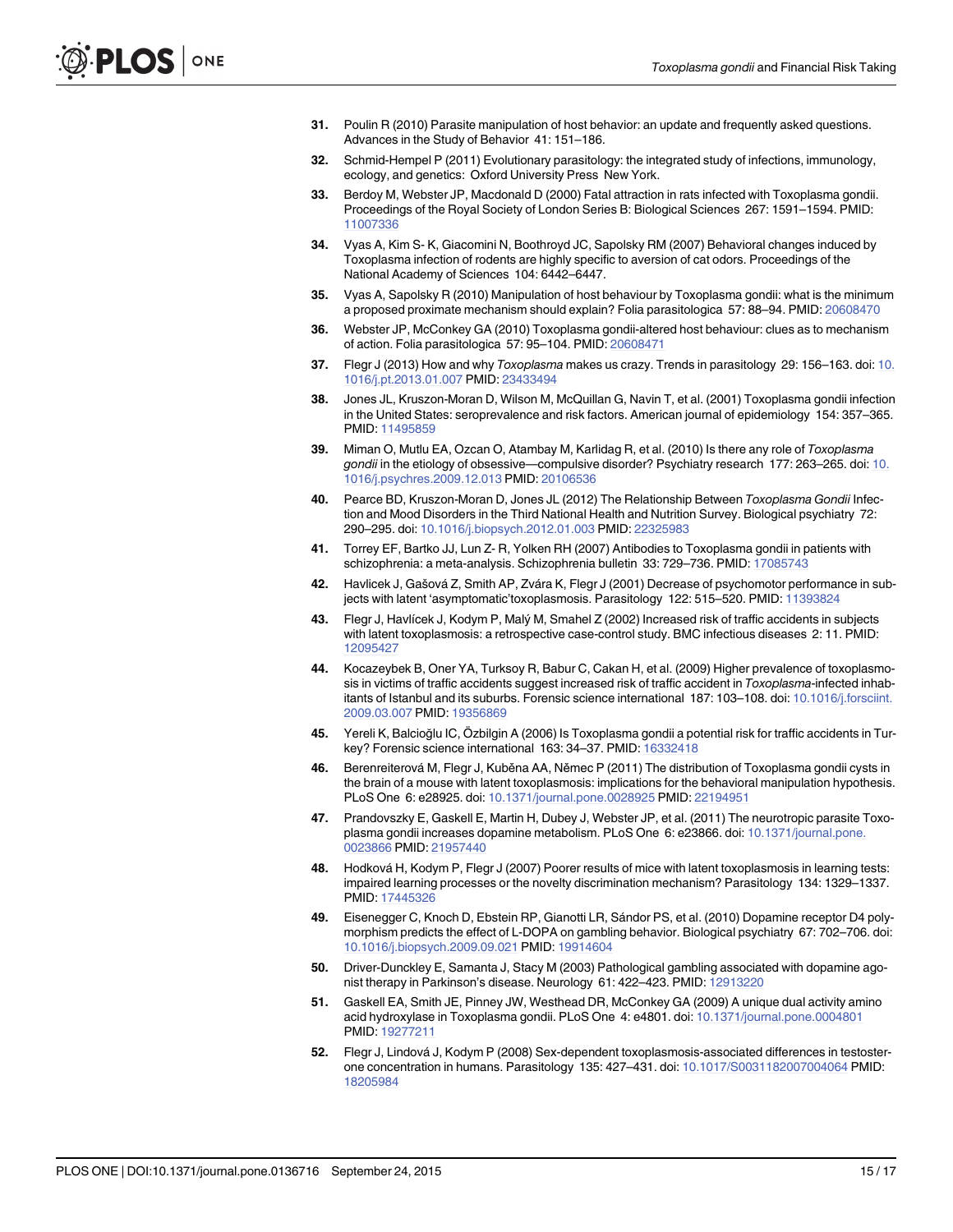- <span id="page-15-0"></span>[53.](#page-1-0) Shirbazou SS, Abasian L, Talebi Meymand F (2011) Effects of Toxoplasma gondii infection on plasma testosterone and cortisol level and stress index on patients referred to Sina hospital, Tehran. Jundishapur Journal of Microbiology 4: 167–173.
- [54.](#page-1-0) Coates JM, Herbert J (2008) Endogenous steroids and financial risk taking on a London trading floor. Proceedings of the national academy of sciences 105: 6167–6172.
- [55.](#page-1-0) Kaňková Š, Kodym P, Flegr J (2011) Direct evidence of Toxoplasma-induced changes in serum testosterone in mice. Experimental parasitology 128: 181–183. doi: [10.1016/j.exppara.2011.03.014](http://dx.doi.org/10.1016/j.exppara.2011.03.014) PMID: [21458453](http://www.ncbi.nlm.nih.gov/pubmed/21458453)
- [56.](#page-2-0) Frydman C, Camerer C, Bossaerts P, Rangel A (2011) MAOA-L carriers are better at making optimal financial decisions under risk. Proceedings of the Royal Society B: Biological Sciences 278: 2053– 2059. doi: [10.1098/rspb.2010.2304](http://dx.doi.org/10.1098/rspb.2010.2304) PMID: [21147794](http://www.ncbi.nlm.nih.gov/pubmed/21147794)
- [57.](#page-2-0) Sokol-Hessner P, Hsu M, Curley NG, Delgado MR, Camerer CF, et al. (2009) Thinking like a trader selectively reduces individuals' loss aversion. Proceedings of the National Academy of Sciences 106: 5035–5040.
- [58.](#page-2-0) Epstein LG, Zin SE (1991) Substitution, risk aversion, and the temporal behavior of consumption and asset returns: An empirical analysis. Journal of Political Economy: 263–286.
- [59.](#page-2-0) Pratt JW (1964) Risk aversion in the small and in the large. Econometrica: Journal of the Econometric Society: 122–136.
- [60.](#page-2-0) Kahneman D, Tversky A (1979) Prospect theory: An analysis of decision under risk. Econometrica: Journal of the Econometric Society: 263–291.
- [61.](#page-2-0) Tversky A, Kahneman D (1991) Loss aversion in riskless choice: A reference-dependent model. The Quarterly Journal of Economics: 1039–1061.
- [62.](#page-2-0) Gneezy U, Kapteyn A, Potters J (2003) Evaluation periods and asset prices in a market experiment. The Journal of Finance 58: 821–838.
- 63. Kahneman D, Knetsch JL, Thaler RH (1990) Experimental tests of the endowment effect and the Coase theorem. Journal of political Economy: 1325–1348.
- [64.](#page-2-0) Thaler RH, Tversky A, Kahneman D, Schwartz A (1997) The effect of myopia and loss aversion on risk taking: An experimental test. The Quarterly Journal of Economics: 647–661.
- [65.](#page-2-0) Benartzi S, Thaler RH (1993) Myopic loss aversion and the equity premium puzzle. National Bureau of Economic Research.
- 66. Camerer C, Babcock L, Loewenstein G, Thaler R (1997) Labor supply of New York City cabdrivers: One day at a time. The Quarterly Journal of Economics: 407–441.
- 67. Genesove D, Mayer C (2001) Loss aversion and seller behavior: Evidence from the housing market. National bureau of economic research.
- [68.](#page-2-0) Hardie BG, Johnson EJ, Fader PS (1993) Modeling loss aversion and reference dependence effects on brand choice. Marketing Science 12: 378–394.
- [69.](#page-2-0) Croson R, Gneezy U (2009) Gender differences in preferences. Journal of Economic literature: 448– 474.
- 70. Porcelli AJ, Delgado MR (2009) Acute stress modulates risk taking in financial decision making. Psychological Science 20: 278–283. doi: [10.1111/j.1467-9280.2009.02288.x](http://dx.doi.org/10.1111/j.1467-9280.2009.02288.x) PMID: [19207694](http://www.ncbi.nlm.nih.gov/pubmed/19207694)
- [71.](#page-2-0) Slovic P, Finucane ML, Peters E, MacGregor DG (2004) Risk as analysis and risk as feelings: Some thoughts about affect, reason, risk, and rationality. Risk analysis 24: 311–322. PMID: [15078302](http://www.ncbi.nlm.nih.gov/pubmed/15078302)
- [72.](#page-2-0) Hamm SL, Shettleworth SJ (1987) Risk aversion in pigeons. Journal of Experimental Psychology: Animal Behavior Processes 13: 376.
- [73.](#page-2-0) Kagel JH, MacDonald DN, Battalio RC, White S, Green L (1986) Risk aversion in rats (Rattus norvegicus) under varying levels of resource availability. Journal of comparative psychology 100: 95.
- [74.](#page-2-0) Fischbacher U (2007) z-Tree: Zurich toolbox for ready-made economic experiments. Experimental economics 10: 171–178.
- [75.](#page-4-0) Pokorny J, Fruhbauer Z, Polednakova S, Sykora J, Zastera M, Fialova D (1989) Stanoveni antitoxoplasmickych protilatek IgG metodou ELISA (Assessment of antitoxoplasmatic IgG antibodies with the ELISA method). Ceskoslovenská Epidemiologie 38:355–361.
- [76.](#page-4-0) Warren J, Sabin AB (1942) The complement fixation reaction in toxoplasmic infection. Experimental Biology and Medicine 51: 11–14.
- [77.](#page-4-0) Jones J. L., Kruszon-Moran D., Wilson M., McQuillan G., Navin T., & McAuley J. B. Toxoplasma gondii infection in the United States: seroprevalence and risk factors. American journal of epidemiology, 154 (4) (2001): 357–365.